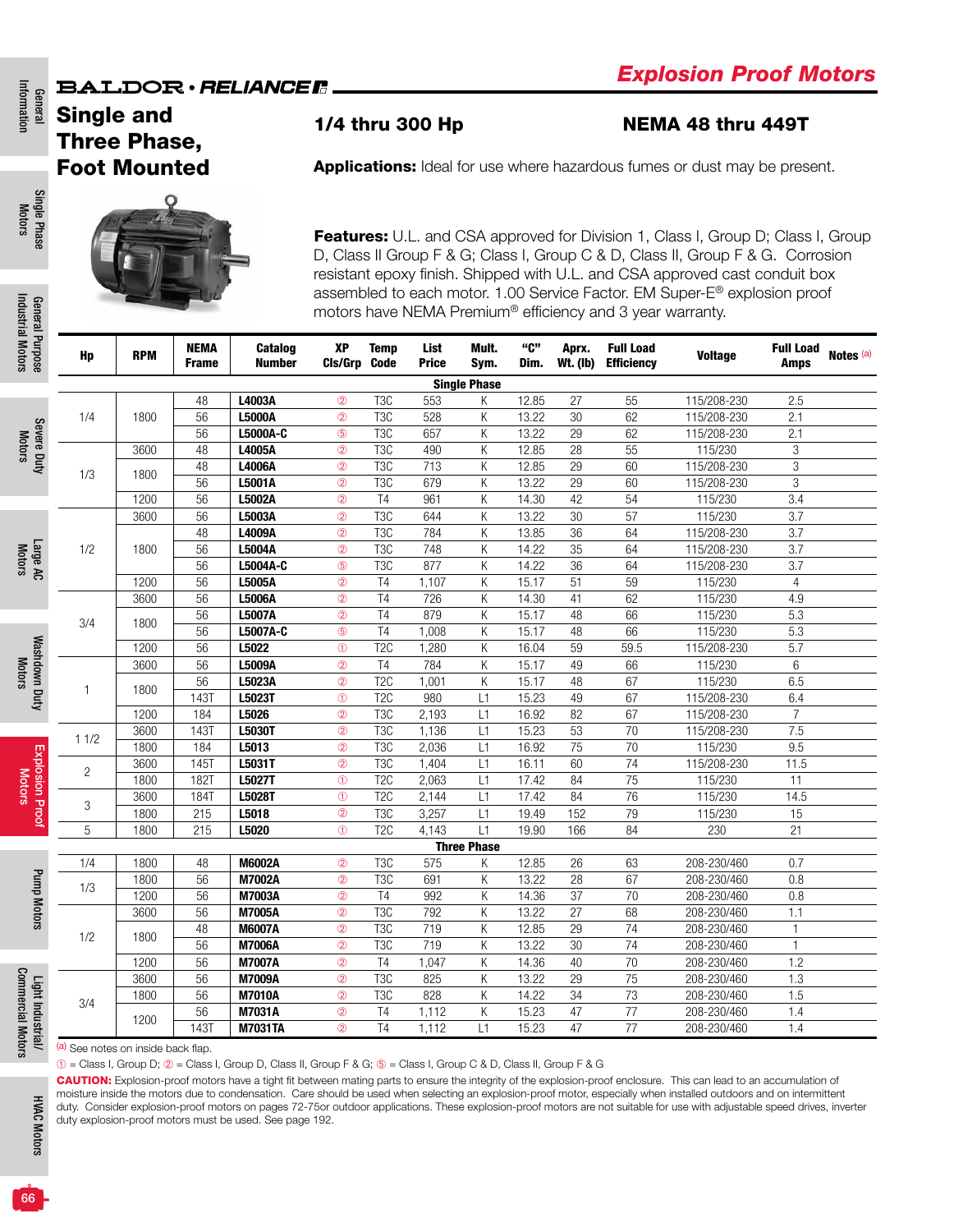## *Explosion Proof Motors*

# **BALDOR** · RELIANCE F.

## Single and Three Phase, Foot Mounted

| Hp             | <b>RPM</b> | <b>NEMA</b><br><b>Frame</b> | Catalog<br><b>Number</b>           | XP<br>Cls/Grp Code           | <b>Temp</b>             | List<br><b>Price</b> | Mult.<br>Sym. | "ር"<br>Dim. | Aprx.<br><b>Wt. (lb)</b> | <b>Full Load</b><br><b>Efficiency</b> | <b>Voltage</b> | <b>Full Load</b><br>Amps | Notes <sup>(a)</sup> |
|----------------|------------|-----------------------------|------------------------------------|------------------------------|-------------------------|----------------------|---------------|-------------|--------------------------|---------------------------------------|----------------|--------------------------|----------------------|
|                | 3600       | 56                          | M7013                              | $^{\circ}$                   | T <sub>3</sub> C        | 869                  | Κ             | 13.22       | 31                       | 75.5                                  | 208-230/460    | 1.8                      |                      |
|                |            | 56                          | M7014                              | $^{\circ}$                   | T <sub>3</sub> C        | 907                  | Κ             | 14.30       | 37                       | 75.5                                  | 208-230/460    | 1.8                      | 19                   |
|                |            | 143T                        | <b>EM7014T</b>                     | $^{\circ}$                   | T <sub>3</sub> C        | 1,266                | L1            | 14.36       | 45                       | 85.5                                  | 230/460        | 1.5                      | 19,30                |
| 1              | 1800       | <b>143T</b>                 | <b>EM7114T</b>                     | $^{\circ}$                   | T <sub>3</sub> C        | 1,742                | L1            | 16.28       | 80                       | 85.5                                  | 230/460        | 1.5                      | 19,30                |
|                |            | 143T                        | <b>EM7114T-C</b>                   | $\circledS$                  | T <sub>4</sub>          | 1,444                | L1            | 16.28       | 80                       | 85.5                                  | 230/460        | 1.5                      | 19,30                |
|                |            | 182                         | M7015                              | $^{\circ}$                   | T <sub>3</sub> C        | 1,307                | L1            | 15.23       | 45                       | 82.5                                  | 230/460        | 1.6                      | 19                   |
|                | 1200       | 56                          | M7032                              | $\circled{0}$                | T <sub>2</sub> C        | 1,112                | К             | 14.30       | 44                       | 78.5                                  | 230/460        | 1.9                      |                      |
|                |            | <b>145T</b>                 | <b>EM7032T</b>                     | $^{\circ}$                   | T <sub>3</sub> C        | 1,416                | L1            | 15.23       | 52                       | 82.5                                  | 230/460        | 1.8                      | 19, 30               |
|                | 3600       | 143T                        | <b>EM7018T</b>                     | $^{\circ}$                   | T <sub>3</sub> C        | 1,158                | L1            | 14.36       | 43                       | 84                                    | 230/460        | 1.9                      | 19                   |
|                |            | 56                          | M7034                              | $^{\circ}$                   | T <sub>3</sub> C        | 987                  | Κ             | 14.30       | 44                       | 81.5                                  | 208-230/460    | 2.3                      | 19                   |
|                |            | 145T                        | <b>EM7034T</b>                     | $^{\circ}$                   | T <sub>3</sub> C        | 1,311                | L1            | 15.23       | 50                       | 86.5                                  | 230/460        | 2.2                      | 19,30                |
| 11/2           | 1800       | 145T                        | <b>EM7134T</b>                     | $^{\circ}$                   | T <sub>3</sub> C        | 1,765                | L1            | 16.28       | 84                       | 86.5                                  | 208-230/460    | 2.3                      |                      |
|                |            | <b>145T</b>                 | <b>EM7134T-C</b>                   | $\circledS$                  | T <sub>4</sub>          | 1,478                | L1            | 16.28       | 62                       | 86.5                                  | 208-230/460    | 2.3                      |                      |
|                |            | 184                         | M7019                              | $^{\circ}$                   | T <sub>3</sub> C        | 1,656                | L1            | 15.23       | 55                       | 84                                    | 230/460        | 2.4                      | 19                   |
|                |            | 1821                        | <b>EM7020T</b>                     | $^{\circ}$                   | T <sub>3</sub> C        | 1,949                | L1            | 17.42       | 88                       | 87.5                                  | 230/460        | 2.6                      | 19,30                |
|                | 1200       | 182T                        | <b>EM7120T</b>                     | $\circledcirc$               | T <sub>3</sub> C        | 2,167                | L1            | 17.56       | 134                      | 87.5                                  | 230/460        | 2.2                      | 19                   |
|                | 3600       | <b>145T</b>                 | <b>EM7071T</b>                     | $^{\circ}$                   | T <sub>3</sub> C        | 1,186                | L1            | 15.23       | 52                       | 85.5                                  | 230/460        | 2.4                      | 19, 30               |
|                |            | 56                          | M7037                              | $^{\circ}$                   | T <sub>3</sub> C        | 1,104                | Κ             | 15.17       | 47                       | 82.5                                  | 208-230/460    | 3                        |                      |
|                |            | 145T                        | <b>EM7037T</b>                     | $^{\circ}$                   | T <sub>3</sub> C        | 1,431                | L1            | 16.10       | 58                       | 86.5                                  | 230/460        | 2.9                      | 19, 30               |
| $\overline{c}$ | 1800       | <b>145T</b>                 | <b>EM7137T</b>                     | $^{\circ}$                   | T <sub>3</sub> C        | 1,858                | L1            | 16.28       | 81                       | 86.5                                  | 230/460        | 2.9                      | 19                   |
|                |            | <b>145T</b>                 | <b>EM7137T-C</b>                   | $\circledS$                  | T <sub>3</sub> C        | 1,519                | L1            | 16.28       | 60                       | 86.5                                  | 208-230/460    | 2.9                      |                      |
|                |            | 184                         | M7023                              | $^{\circ}$                   | T <sub>3</sub> C        | 1,696                | L1            | 15.23       | 55                       | 84                                    | 230/460        | 3.1                      | 19                   |
|                | 1200       | <b>184T</b>                 | <b>EM7041T</b>                     | $^{\circ}$                   | T <sub>3</sub> C        | 2,008                | L1            | 18.92       | 97                       | 88.5                                  | 230/460        | 3.5                      | 19                   |
|                |            | 145T                        | <b>EM7075T</b>                     | $\circled{0}$                | T <sub>3</sub> C        | 1,404                | L1            | 16.10       | 59                       | 86.5                                  | 230/460        | 3.6                      | 30                   |
|                |            | 182T                        | <b>EM7026T</b>                     | $^{\circ}$                   | T <sub>3</sub> C        | 1,484                | L1            | 16.05       | 69                       | 86.5                                  | 230/460        | 3.7                      | 19,30                |
|                | 3600       | 182T                        | <b>EM7126T</b>                     | $^{\circ}$                   | T <sub>3</sub> C        | 1,995                | L1            | 17.56       | 126                      | 86.5                                  | 230/460        | 3.8                      | 19                   |
|                |            | 184                         | M7026                              | $^{\circ}$                   | T <sub>3</sub> C        | 1,450                | L1            | 15.55       | 74                       | 85.5                                  | 230/460        | 3.7                      | 19, 30               |
| 3              |            | <b>182T</b>                 | <b>EM7042T</b>                     | $^{\circ}$                   | T <sub>3</sub> C        | 1,520                | L1            | 17.42       | 108                      | 89.5                                  | 230/460        | 4.2                      | 19, 30               |
|                |            | 1821                        | <b>EM7142T</b>                     | $^{\circledR}$               | T <sub>3</sub> C        | 1,856                | L1            | 17.56       | 130                      | 89.5                                  | 230/460        | 4.1                      | 19, 30               |
|                | 1800       | 182T                        | <b>EM7142T-C</b>                   | $\circledS$                  | T <sub>4</sub>          | 1,643                | L1            | 17.56       | 137                      | 89.5                                  | 230/460        | 4.1                      | 19,30                |
|                |            | 213                         | M7027                              | $^{\circ}$                   | T <sub>3</sub> C        | 1,937                | L1            | 18.06       | 169                      | 87.5                                  | 230/460        | 4.1                      | 19, 30               |
|                | 1200       | 213T                        | <b>EM7036T</b>                     | $^{\circ}$                   | T <sub>3</sub> C        | 2,188                | L1            | 20.32       | 170                      | 89.5                                  | 230/460        | 4.6                      | 19,30                |
|                |            | 184T                        | <b>EM7072T</b>                     | $^{\circ}$                   | T <sub>3</sub> C        | 1,745                | L1            | 18.12       | 93                       | 88.5                                  | 230/460        | 5.9                      | 19,30                |
|                | 3600       | 184T                        | <b>EM7172T</b>                     | $^{\circ}$                   | T <sub>3</sub> C        | 2,339                | L1            | 17.56       | 130                      | 88.5                                  | 230/460        | 6.3                      | 19, 30               |
|                |            | 184T                        | <b>EM7044T</b>                     | $^{\circ}$                   | T <sub>3</sub> C        | 1,883                | L1            | 18.12       | 101                      | 89.5                                  | 230/460        | 6.7                      | 19, 30               |
| 5              |            | 184T                        | <b>EM7144T</b>                     | $^{\circ}$                   | T <sub>3</sub> C        | 2,326                | L1            | 17.56       | 152                      | 89.5                                  | 230/460        | $6\phantom{.}6$          | 19, 30               |
|                | 1800       | 184T                        | <b>EM7144T-C</b>                   | $\circledS$                  | T <sub>4</sub>          | 1,981                | L1            | 17.56       | 146                      | 89.5                                  | 230/460        | 6                        | 19, 30               |
|                |            | 215                         | M7030                              | $^{\circ}$                   | T <sub>3</sub> C        | 2,508                | L1            | 18.06       | 193                      | 87.5                                  | 230/460        | 6.6                      | 19, 30               |
|                | 1200       | 2151                        | <b>EM7040T</b>                     | $^{\circ}$                   | T <sub>3</sub> C        | 2,868                | L1            | 22.32       | 170                      | 89.5                                  | 230/460        | 7.3                      | 19, 30               |
|                |            | 184T                        | <b>EM7073T</b>                     | $\circled{0}$                | T <sub>2</sub> C        | 2,289                | L1            | 18.92       | 105                      | 89.5                                  | 230/460        | 8.4                      | 30                   |
|                |            |                             |                                    |                              |                         |                      |               | 19.57       |                          | 89.5                                  | 230/460        |                          |                      |
|                | 3600       | 213T<br>213T                | <b>EM7045T</b><br><b>EM7145T</b>   | $^{\circledR}$<br>$^{\circ}$ | T3C<br>T <sub>3</sub> C | 2,407<br>2,698       | L1<br>L1      | 19.90       | 166<br>154               | 90.2                                  | 230/460        | 8.6<br>8.6               | 19<br>19             |
| 71/2           |            | 213T                        | <b>EM7047T</b>                     | $^{\circledR}$               | T <sub>3</sub> C        | 2,500                | L1            | 20.32       |                          | 91.7                                  | 230/460        | 9.4                      |                      |
|                | 1800       | 213T                        | <b>EM7147T</b>                     | $^{\circ}$                   | T <sub>3</sub> C        | 2,756                | L1            | 19.90       | 161<br>225               | 91.7                                  | 230/460        | 9.5                      | 19, 30<br>19         |
|                |            |                             |                                    | $\circledS$                  |                         |                      |               |             |                          |                                       |                |                          |                      |
|                |            | 213T                        | <b>EM7147T-C</b><br><b>EM7048T</b> |                              | T <sub>4</sub>          | 2,477                | L1            | 19.91       | 225                      | 91.7                                  | 230/460        | 9.5                      | 19                   |
|                | 1200       | 254T                        |                                    | $^{\circledR}$               | T <sub>3</sub> C        | 3,396                | L1            | 25.50       | 393                      | 91                                    | 230/460        | 10.7                     | 19, 30               |
|                | 3600       | 215T                        | <b>EM7074T</b>                     | $\circledcirc$               | T <sub>2</sub> C        | 2,713                | L1            | 19.32       | 175                      | 90.2                                  | 230/460        | 11.8                     |                      |
|                |            | 215T                        | <b>EM7174T</b>                     | $^{\circ}$                   | T <sub>3</sub> C        | 2,831                | L1            | 19.90       | 235                      | 90.2                                  | 230/460        | 11.8                     |                      |
| 10             |            | 215T                        | <b>EM7070T</b>                     | $^{\circledR}$               | T <sub>3</sub> C        | 2,793                | L1            | 22.32       | 189                      | 91.7                                  | 230/460        | 12                       | 19, 30               |
|                | 1800       | 215T                        | <b>EM7170T</b>                     | $^{\circledR}$               | T <sub>3</sub> C        | 3,525                | LS            | 19.90       | 249                      | 91.7                                  | 230/460        | 12.2                     | 19                   |
|                |            | 215T                        | <b>EM7170T-C</b>                   | $\circledS$                  | T <sub>3</sub> C        | 3,442                | L1            | 19.91       | 249                      | 91.7                                  | 230/460        | 12.2                     | 19                   |
|                | 1200       | 256T                        | <b>EM7065T</b>                     | $^{\circ}$                   | T <sub>3</sub> C        | 4,083                | L1            | 25.50       | 403                      | 91                                    | 230/460        | 14.6                     | 19, 30               |
|                | 3600       | 254T                        | <b>EM7053T</b>                     | $^{\circledR}$               | T <sub>3</sub> C        | 3,201                | L1            | 25.50       | 341                      | 91                                    | 230/460        | 17.5                     | 19, 20               |
| 15             | 1800       | 254T                        | <b>EM7054T</b>                     | $^{\circledR}$               | T <sub>3</sub> C        | 3,751                | L1            | 25.50       | 370                      | 92.4                                  | 230/460        | 18                       | 19, 30               |
|                |            | 254T                        | <b>EM7054T-C</b>                   | $\circledS$                  | <b>T4</b>               | 3,843                | L1            | 25.50       | 370                      | 92.4                                  | 230/460        | 18                       | 19, 30               |
|                | 1200       | 284T                        | <b>EM7057T</b>                     | $^{\circledR}$               | T <sub>3</sub> C        | 6,581                | L1            | 28.61       | 430                      | 91.7                                  | 230/460        | $20\,$                   | 19                   |

(a) See notes on inside back flap. Cast Iron Frame

➀ = Class I, Group D; ➁ = Class I, Group D, Class II, Group F & G; ➄ = Class I, Group C & D, Class II, Group F & G

CAUTION: Explosion-proof motors have a tight fit between mating parts to ensure the integrity of the explosion-proof enclosure. This can lead to an accumulation of moisture inside the motors due to condensation. Care should be used when selecting an explosion-proof motor, especially when installed outdoors and on intermittent duty. Consider explosion-proof motors on pages 72-75 or outdoor applications. These explosion-proof motors are not suitable for use with adjustable speed drives, inverter duty explosion-proof motors must be used. See page 192.

Motors

Industrial Motors Industrial Motors

Motors

Motors

Motors

Motors

**Commercial Motors** Commercial Motors

HVAC Motors **HVAC Motors**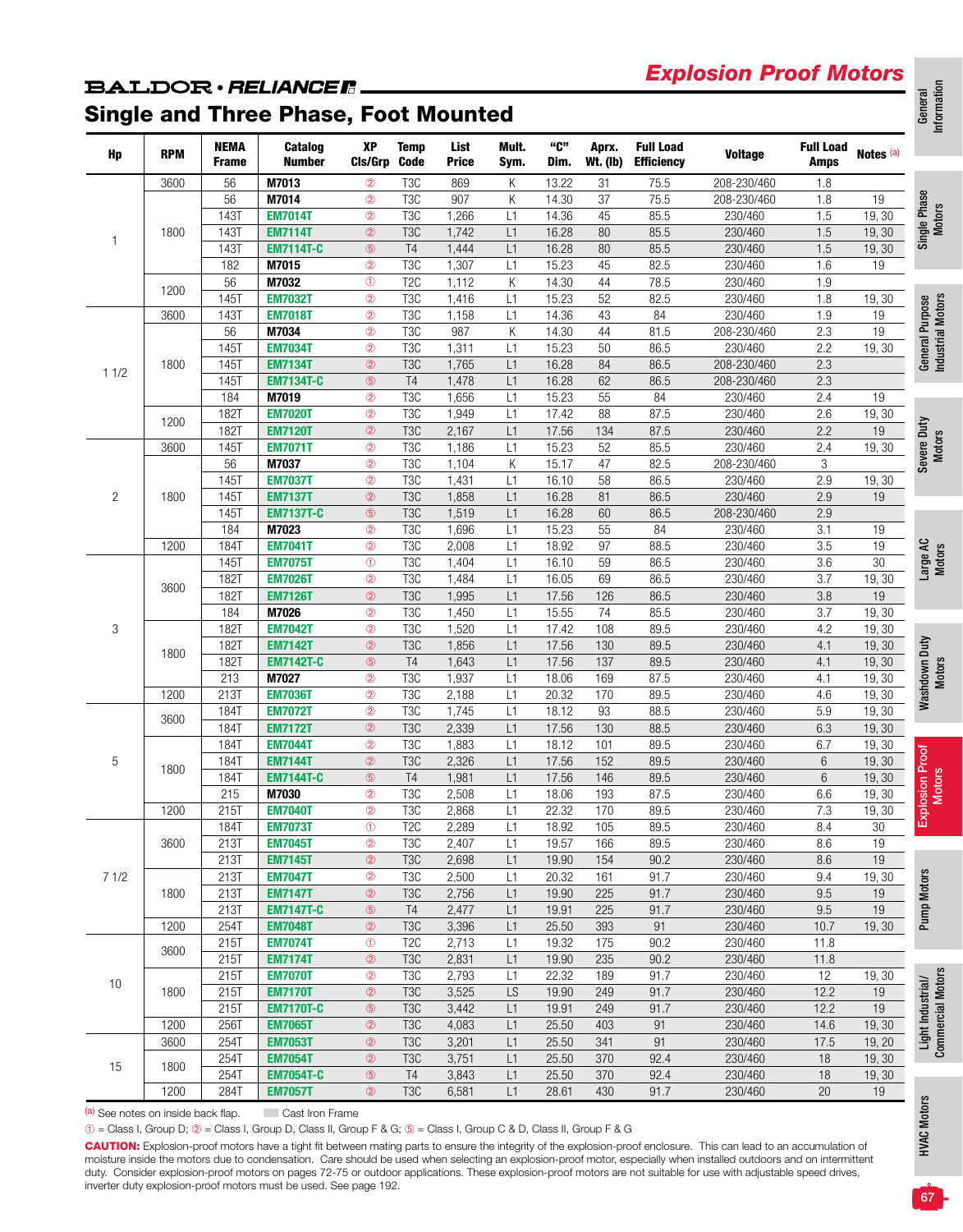# General<br>Information **BALDOR** · RELIANCE R.

|                        | Hp  | <b>RPM</b> | <b>NEMA</b><br><b>Frame</b> | <b>Catalog</b><br><b>Number</b> | <b>XP</b><br>CIs/Grp | <b>Temp</b><br><b>Code</b> | <b>List</b><br><b>Price</b> | Mult.<br>Sym. | "C"<br>Dim. | Aprx.<br><b>Wt. (Ib)</b> | <b>Full Load</b><br><b>Efficiency</b> | <b>Voltage</b> | <b>Full Load</b><br><b>Amps</b> | Notes (a)  |
|------------------------|-----|------------|-----------------------------|---------------------------------|----------------------|----------------------------|-----------------------------|---------------|-------------|--------------------------|---------------------------------------|----------------|---------------------------------|------------|
|                        |     | 3600       | 256T                        | <b>EM7059T</b>                  | $^{\circledR}$       | T <sub>3</sub> C           | 4,105                       | L1            | 25.50       | 359                      | 91                                    | 230/460        | 23                              | 19, 20     |
| Single Phase<br>Motors | 20  |            | 256T                        | <b>EM7056T</b>                  | $^{\circledR}$       | T <sub>3</sub> C           | 4.860                       | L1            | 25.50       | 393                      | 93                                    | 230/460        | 24                              | 19, 30     |
|                        |     | 1800       | 256T                        | <b>EM7056T-C</b>                | $\circledS$          | T4                         | 4,962                       | L1            | 25.50       | 393                      | 93                                    | 230/460        | $\overline{24}$                 | 19,30      |
|                        |     | 1200       | 286T                        | <b>EM7079T</b>                  | $^{\circledR}$       | T <sub>3</sub> C           | 6,757                       | L1            | 28.61       | 494                      | 91.7                                  | 230/460        | 25                              | 19,30      |
|                        |     | 3600       | 284TS                       | <b>EM7063T</b>                  | $^{\circledR}$       | T <sub>3</sub> C           | 5,463                       | L1            | 27.24       | 507                      | 91.7                                  | 230/460        | 28.5                            | 19, 20     |
|                        |     |            | 284T                        | <b>EM7058T</b>                  | $^{\circledR}$       | T <sub>3</sub> C           | 5,896                       | L1            | 28.61       | 479                      | 93.6                                  | 230/460        | 30.5                            | 19, 30     |
|                        | 25  | 1800       | 284T                        | <b>EM7058T-C</b>                | $\circledS$          | T <sub>4</sub>             | 6,011                       | L1            | 28.61       | 494                      | 93.6                                  | 230/460        | 30.5                            | 19, 30     |
|                        |     | 1200       | 324T                        | <b>EM7082T</b>                  | $^{\circledR}$       | T <sub>3</sub> C           | 8,449                       | L1            | 32.00       | 741                      | 93                                    | 230/460        | 32                              | 19, 30     |
|                        |     | 3600       | 286TS                       | <b>EM7083T</b>                  | $^{\circledR}$       | T <sub>3</sub> C           | 6,421                       | L1            | 27.24       | 436                      | 91.7                                  | 230/460        | 33                              | 19, 20     |
|                        |     |            | 286T                        | <b>EM7060T</b>                  | $^{\circledR}$       | T <sub>3</sub> C           | 7,188                       | L1            | 28.61       | 554                      | 93.6                                  | 230/460        | 36                              | 19, 20, 30 |
| General Purpose        | 30  | 1800       | 286T                        | <b>EM7060T-C</b>                | $\circledS$          | T <sub>4</sub>             | 7,307                       | L1            | 28.61       | 508                      | 93.6                                  | 230/460        | 37                              | 19,30      |
|                        |     | 1200       | 326T                        | <b>EM7080T</b>                  | $^{\circledR}$       | T <sub>3</sub> C           | 9,321                       | L1            | 32.00       | 766                      | 93                                    | 230/460        | 39                              | 19, 30     |
|                        |     | 3600       | 324TS                       | <b>EM7067T</b>                  | $^{\circledR}$       | T <sub>3</sub> C           | 8,565                       | L1            | 30.50       | 630                      | 92.4                                  | 230/460        | 43                              | 19         |
|                        | 40  |            | 324T                        | <b>EM7062T</b>                  | $^{\circledR}$       | T <sub>3</sub> C           | 9,633                       | L1            | 32.00       | 713                      | 94.1                                  | 230/460        | 48                              | 19         |
|                        |     | 1800       | 324T                        | <b>EM7062T-C</b>                | $\circledS$          | T <sub>4</sub>             | 9,763                       | L1            | 32.12       | 700                      | 94.1                                  | 230/460        | 48                              | 19         |
|                        |     | 1200       | 364T                        | <b>EM7084T</b>                  | $^{\circledR}$       | T <sub>3</sub> C           | 10,803                      | L1            | 33.44       | 915                      | 94.1                                  | 230/460        | 47.2                            | 19, 20, 30 |
|                        |     | 3600       | 326TS                       | <b>EM7081T</b>                  | $^{\circledR}$       | T <sub>3</sub> C           | 10,967                      | L1            | 30.50       | 745                      | 93                                    | 230/460        | 56                              | 19, 20, 30 |
| Severe Duty            | 50  | 1800       | 326T                        | <b>EM7064T</b>                  | $^{\circledR}$       | T <sub>3</sub> C           | 12,818                      | LS            | 32.00       | 764                      | 94.5                                  | 230/460        | 57                              | 19, 30     |
|                        |     |            | 326T                        | <b>EM7064T-C</b>                | $\circledS$          | T <sub>4</sub>             | 11,336                      | L1            | 32.12       | 764                      | 94.5                                  | 230/460        | 57                              | 19, 30     |
|                        |     | 1200       | 365T                        | <b>EM7085T</b>                  | $^{\circledR}$       | T <sub>4</sub>             | 12,193                      | L1            | 33.44       | 918                      | 94.1                                  | 230/460        | 60.1                            | 19, 20, 30 |
|                        |     | 1800       | 364T                        | <b>EM7066T</b>                  | $^{\circ}$           | T <sub>4</sub>             | 14,339                      | LS            | 33.44       | 972                      | 95                                    | 230/460        | 68                              | 19, 20     |
|                        | 60  |            | 364T                        | <b>EM7066T-C</b>                | $\circledS$          | T <sub>4</sub>             | 12,672                      | L1            | 33.44       | 910                      | 95                                    | 230/460        | 68                              | 19, 20     |
|                        |     | 1200       | 404T                        | <b>EM7086T</b>                  | $^{\circledR}$       | T <sub>4</sub>             | 14,548                      | L1            | 38.31       | 1375                     | 94.5                                  | 230/460        | 67.3                            | 19, 20, 30 |
| Large AC<br>Motors     | 75  | 1800       | 365T                        | <b>EM7068T</b>                  | $\circledS$          | T <sub>4</sub>             | 15,134                      | L1            | 33.44       | 1156                     | 95.4                                  | 230/460        | 84.1                            | 19, 20, 30 |
|                        |     | 1200       | 405T                        | <b>EM7087T</b>                  | $^{\circledR}$       | T <sub>4</sub>             | 16,276                      | L1            | 38.31       | 1428                     | 94.5                                  | 230/460        | 84.2                            | 19, 20, 30 |
|                        | 100 | 1800       | 405T                        | <b>EM7090T</b>                  | $\circledS$          | T <sub>4</sub>             | 17,576                      | L1            | 38.31       | 1335                     | 95.4                                  | 230/460        | 112                             | 19, 20, 30 |
|                        | 125 | 1800       | 444T                        | <b>EM74124T-4</b>               | $\circledS$          | T <sub>4</sub>             | 20,539                      | L1            | 44.62       | 1900                     | 95.4                                  | 460            | 139                             | 19, 20     |
|                        | 150 | 1800       | 447T                        | <b>EM74154T-4</b>               | $\circledS$          | T <sub>4</sub>             | 22,954                      | L1            | 47.83       | 2455                     | 95.8                                  | 460            | 164                             | 19, 20     |
| Washdown Duty          | 200 | 1800       | 449T                        | <b>EM74204T-4</b>               | $\circledS$          | T <sub>4</sub>             | 32,808                      | L1            | 52.83       | 2993                     | 96.2                                  | 460            | 216                             | 19, 20     |
|                        | 250 | 1800       | 447T                        | M74254T-4                       | $\circledS$          | T <sub>4</sub>             | 35,752                      | L1            | 47.83       | 2553                     | 95                                    | 380            | 281                             | 19, 20     |
|                        | 300 | 1800       | 449T                        | M74304T-4                       | $\circledS$          | T <sub>4</sub>             | 53,219                      | L1            | 52.83       | 3057                     | 95.4                                  | 380            | 331                             | 19, 20     |

➁ = Class I, Group D, Class II, Group F & G; ➄ = Class I, Group C & D, Class II, Group F & G

**Cast Iron Frame** 

CAUTION: Explosion-proof motors have a tight fit between mating parts to ensure the integrity of the explosion-proof enclosure. This can lead to an accumulation of moisture inside the motors due to condensation. Care should be used when selecting an explosion-proof motor, especially when installed outdoors and on intermittent duty. Consider explosion-proof motors on pages 72-75 for outdoor applications. These explosion-proof motors are not suitable for use with adjustable speed drives, inverter duty explosion-proof motors must be used. See page 192.

Explosion Proof Motors

ion Proof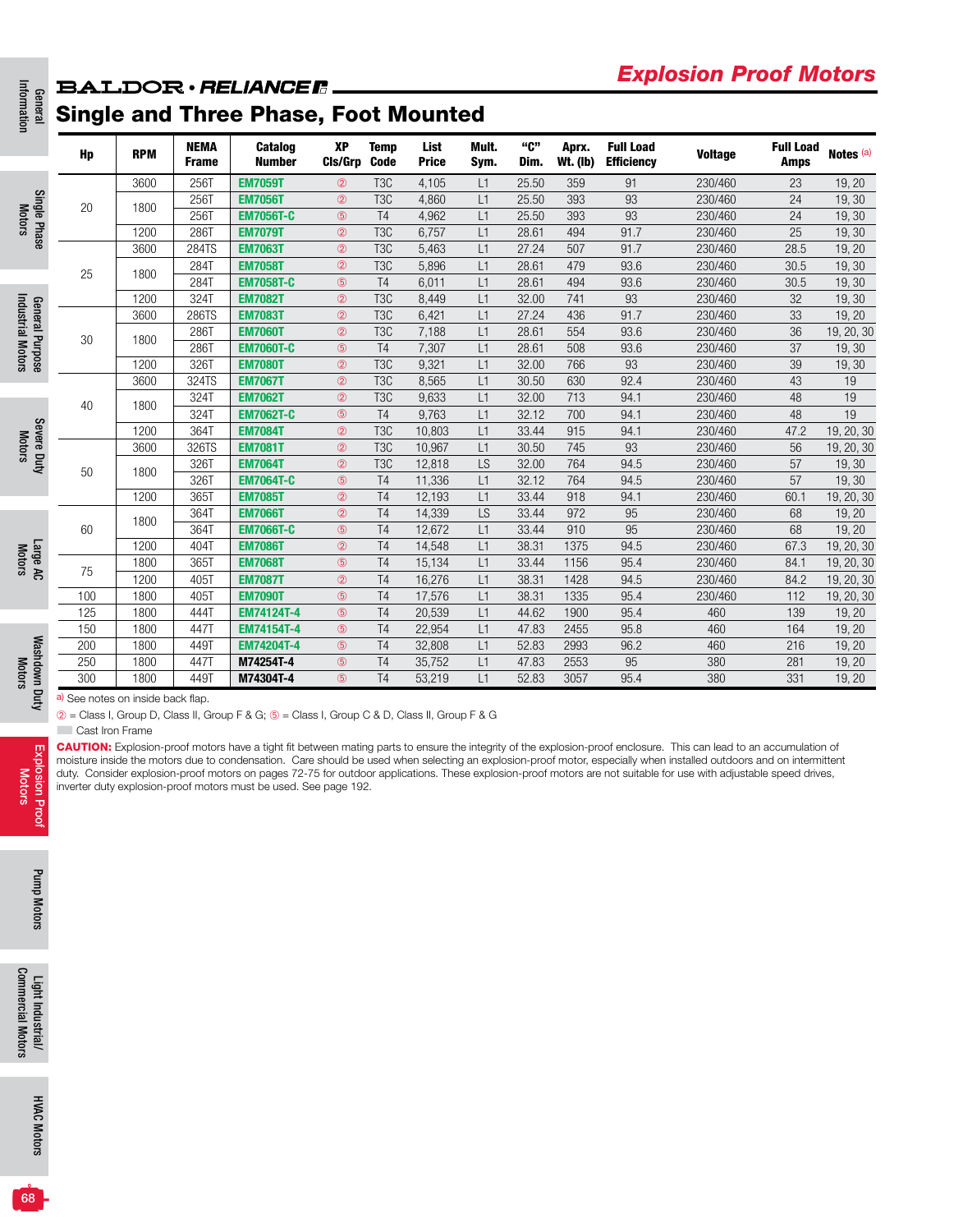## Single and Three Phase, C-Face



1/3 thru 50 Hp NEMA 56C thru 326TC

Applications: Ideal for use on pumps, blowers and valves installed where hazardous fumes or dust may be present.

Features: Corrosion resistant epoxy finish. Positively locked drive end bearing. U.L. approved cast conduit box-standard. 1.00 S.F. U.L. and CSA approved for Division 1, Class I, Group D; Class I, Group D, Class II, Group F & G. CEM Super-E® explosion proof motors have NEMA Premium® efficiency and 3 year warranty. No drip cover.

| Hp             | <b>RPM</b> | <b>NEMA</b><br><b>Frame</b> | Catalog<br><b>Number</b> | XP<br>CIs/Grp  | <b>Temp</b><br><b>Code</b> | List<br><b>Price</b>                      | Mult.<br>Sym. | "C"<br>Dim. | Aprx.<br><b>Wt.</b> (lb) | <b>Full Load</b><br><b>Efficiency</b> | <b>Voltage</b> | <b>Full Load</b><br><b>Amps</b> | Notes <sup>(a)</sup> |
|----------------|------------|-----------------------------|--------------------------|----------------|----------------------------|-------------------------------------------|---------------|-------------|--------------------------|---------------------------------------|----------------|---------------------------------|----------------------|
|                |            |                             |                          |                |                            | <b>Single Phase, C-Face, Foot Mounted</b> |               |             |                          |                                       |                |                                 |                      |
| 1/3            | 1800       | 56C                         | <b>CL5001A</b>           | $^{\circ}$     | T <sub>3</sub> C           | 827                                       | Κ             | 13.22       | 30                       | 60                                    | 115/208-230    | 3                               |                      |
|                | 3600       | 56C                         | <b>CL5003A</b>           | $^{\circ}$     | T <sub>3</sub> C           | 726                                       | Κ             | 13.22       | 31                       | 57                                    | 115/230        | $\overline{3.7}$                |                      |
| 1/2            | 1800       | 56C                         | <b>CL5004A</b>           | $^{\circ}$     | T <sub>3</sub> C           | 828                                       | Κ             | 14.22       | 37                       | 64                                    | 115/208-230    | $\overline{3.7}$                |                      |
| 3/4            | 1800       | 56C                         | <b>CL5007A</b>           | $^{\circ}$     | T <sub>4</sub>             | 924                                       | Κ             | 15.17       | 48                       | 66                                    | 115/230        | 5.3                             |                      |
|                | 3600       | 56C                         | <b>CL5009A</b>           | $^{\circ}$     | $\overline{14}$            | 824                                       | Κ             | 15.17       | 50                       | 66                                    | 115/230        | $\,6\,$                         |                      |
| $\mathbf{1}$   | 1800       | 56C                         | <b>CL5023A</b>           | $^{\circ}$     | T <sub>2</sub> C           | 1,049                                     | Κ             | 15.17       | 48                       | 67                                    | 115/230        | 6.5                             |                      |
|                | 3600       | 143TC                       | <b>CL5030T</b>           | $^{\circ}$     | T <sub>3</sub> C           | 1,291                                     | L1            | 15.23       | 54                       | $\overline{70}$                       | 115/208-230    | 7.5                             |                      |
| 11/2           | 1800       | 184C                        | CL5013                   | $\circled{2}$  | T <sub>3</sub> C           | 2,095                                     | L1            | 16.93       | 84                       | 70                                    | 115/230        | 9.5                             |                      |
|                | 3600       | 143TC                       | <b>CL5031T</b>           | $^{\circ}$     | T <sub>3</sub> C           | 1,476                                     | L1            | 16.10       | 61                       | 74                                    | 115/208-230    | 11.5                            |                      |
| $\overline{c}$ | 1800       | 182TC                       | <b>CL5027T</b>           | $\circled{0}$  | T <sub>2</sub> C           | 2,162                                     | L1            | 18.86       | 99                       | $\overline{75}$                       | 115/230        | 11                              |                      |
|                | 3600       | 184TC                       | <b>CL5028T</b>           | $\circled{0}$  | T <sub>2</sub> C           | 2,187                                     | L1            | 18.86       | 99                       | 76                                    | 115/230        | 14.5                            |                      |
| 3              | 1800       | 215C                        | CL5018                   | $\circledcirc$ | T <sub>2</sub> C           | 3,355                                     | L1            | 19.56       | 154                      | $\overline{79}$                       | 115/230        | 15                              |                      |
| 5              | 1800       | 215C                        | CL5020                   | $\odot$        | T <sub>2C</sub>            | 4,271                                     | L1            | 20.69       | 170                      | 84                                    | 230            | $\overline{21}$                 |                      |
|                |            |                             |                          |                |                            | <b>Single Phase, C-Face, Footless</b>     |               |             |                          |                                       |                |                                 |                      |
| 1/4            | 1800       | 56C                         | <b>VL5000A</b>           | $^{\circ}$     | T <sub>3</sub> C           | 732                                       | Κ             | 13.22       | 30                       | 62                                    | 115/208-230    | 2.1                             |                      |
|                | 3600       | 56C                         | <b>VL4005A</b>           | $^{\circ}$     | T <sub>3</sub> C           | 557                                       | Κ             | 13.22       | 30                       | 57                                    | 115/230        | 3.5                             |                      |
| 1/3            | 1800       | <b>56C</b>                  | <b>VL5001A</b>           | $^{\circ}$     | T <sub>3</sub> C           | 748                                       | Κ             | 13.22       | 29                       | 60                                    | 115/208-230    | 3                               |                      |
|                | 1200       | 56C                         | <b>VL5002A</b>           | $^{\circ}$     | T4                         | 1,002                                     | Κ             | 14.30       | 42                       | 54                                    | 115/230        | $\overline{3.4}$                |                      |
|                | 3600       | 56C                         | <b>VL5003A</b>           | $^{\circ}$     | T <sub>3</sub> C           | 721                                       | Κ             | 13.22       | 30                       | 57                                    | 115/230        | $\overline{3.7}$                |                      |
| 1/2            | 1800       | 56C                         | <b>VL5004A</b>           | $^{\circ}$     | T <sub>3</sub> C           | 826                                       | K             | 14.22       | $\overline{36}$          | 64                                    | 115/208-230    | 3.7                             |                      |
|                | 1200       | 56C                         | <b>VL5005A</b>           | $^{\circ}$     | T4                         | 1,149                                     | Κ             | 15.17       | 50                       | 59                                    | 115/230        | $\overline{4}$                  |                      |
| 3/4            | 3600       | 56C                         | <b>VL5006A</b>           | $^{\circ}$     | T4                         | 771                                       | Κ             | 14.30       | 40                       | 62                                    | 115/230        | 4.9                             |                      |
|                | 1800       | 56C                         | <b>VL5007A</b>           | $^{\circ}$     | $\overline{14}$            | 920                                       | Κ             | 15.17       | 48                       | 66                                    | 115/230        | 5.3                             |                      |
|                | 3600       | 56C                         | <b>VL5009A</b>           | $^{\circ}$     | T <sub>4</sub>             | 826                                       | K             | 15.17       | 49                       | 66                                    | 115/230        | 6                               |                      |
| 1              | 1800       | 56C                         | <b>VL5023A</b>           | $\circled{0}$  | T <sub>2</sub> C           | 1,045                                     | Κ             | 15.17       | 54                       | 67                                    | 115/230        | 6.5                             |                      |
|                | 3600       | 56C                         | <b>VL5030</b>            | $^{\circ}$     | T <sub>3</sub> C           | 1,189                                     | Κ             | 15.17       | 54                       | $\overline{70}$                       | 115/208-230    | 7.5                             |                      |
| 11/2           | 1800       | 56C                         | <b>VL5024A</b>           | $\circled{0}$  | T <sub>2</sub> C           | 1,379                                     | Κ             | 17.42       | 75                       | 75                                    | 115/230        | $\,8\,$                         |                      |
| $\mathbf{2}$   | 1800       | 184C                        | <b>VL5027</b>            | $\circled{0}$  | T <sub>2</sub> C           | 2,194                                     | L1            | 18.43       | 90                       | 75                                    | 115/208-230    | $\overline{11}$                 |                      |
|                |            |                             |                          |                |                            | Three Phase, C-Face, Foot Mounted         |               |             |                          |                                       |                |                                 |                      |
|                | 3600       | 56C                         | <b>CM7005A</b>           | $^{\circ}$     | T <sub>3</sub> C           | 867                                       | Κ             | 13.22       | 28                       | 68                                    | 208-230/460    | 1.1                             |                      |
| 1/2            | 1800       | 56C                         | <b>CM7006A</b>           | $^{\circ}$     | T <sub>3</sub> C           | 938                                       | Κ             | 13.22       | 31                       | $\overline{74}$                       | 208-230/460    | $\mathbf{1}$                    |                      |
|                | 3600       | 56C                         | <b>CM7009A</b>           | $^{\circ}$     | T <sub>3</sub> C           | 895                                       | Κ             | 13.22       | $\overline{30}$          | $\overline{75}$                       | 208-230/460    | 1.3                             |                      |
| 3/4            | 1800       | 56C                         | <b>CM7010A</b>           | $^{\circ}$     | T <sub>3</sub> C           | 956                                       | K             | 14.22       | 35                       | 73                                    | 208-230/460    | 1.5                             |                      |
|                | 3600       | 56C                         | CM7013                   | $^{\circ}$     | T <sub>3</sub> C           | 936                                       | Κ             | 13.22       | 31                       | 75.5                                  | 208-230/460    | 1.8                             |                      |
| -1             |            | 56C                         | CM7014                   | $^{\circ}$     | T <sub>3</sub> C           | 1,020                                     | Κ             | 14.30       | 37                       | 75.5                                  | 208-230/460    | 1.8                             | 19                   |
|                | 1800       | 143TC                       | <b>CEM7014T</b>          | $^{\circ}$     | T <sub>3</sub> C           | 1,342                                     | L1            | 14.36       | 45                       | 85.5                                  | 230/460        | 1.5                             | 19,30                |
|                | 3600       | 143TC                       | <b>CEM7018T</b>          | $^\circledR$   | T <sub>3</sub> C           | 1,328                                     | L1            | 14.36       | 45                       | 84                                    | 230/460        | 1.9                             | 19                   |
| 11/2           |            | 56C                         | CM7034                   | $^{\circ}$     | T <sub>3</sub> C           | 1,087                                     | Κ             | 14.30       | 50                       | 81.5                                  | 208-230/460    | 2.3                             | 19                   |
|                | 1800       | 145TC                       | <b>CEM7034T</b>          | $^{\circ}$     | T <sub>3</sub> C           | 1,453                                     | L1            | 15.23       | 50                       | 86.5                                  | 230/460        | 2.2                             | 19,30                |

➀ = Class I, Group D; ➁ = Class I, Group D, Class II, Group F & G

CAUTION: Explosion-proof motors have a tight fit between mating parts to ensure the integrity of the explosion-proof enclosure. This can lead to an accumulation of moisture inside the motors due to condensation. Care should be used when selecting an explosion-proof motor, especially when installed outdoors and on intermittent duty. Consider explosion-proof motors on pages 72-75 for outdoor applications. These explosion-proof motors are not suitable for use with adjustable speed drives, inverter duty explosion-proof motors must be used. See page 192.

urpose **Industrial Motors** Industrial Motors

Single Phase Single Phase<br>Motors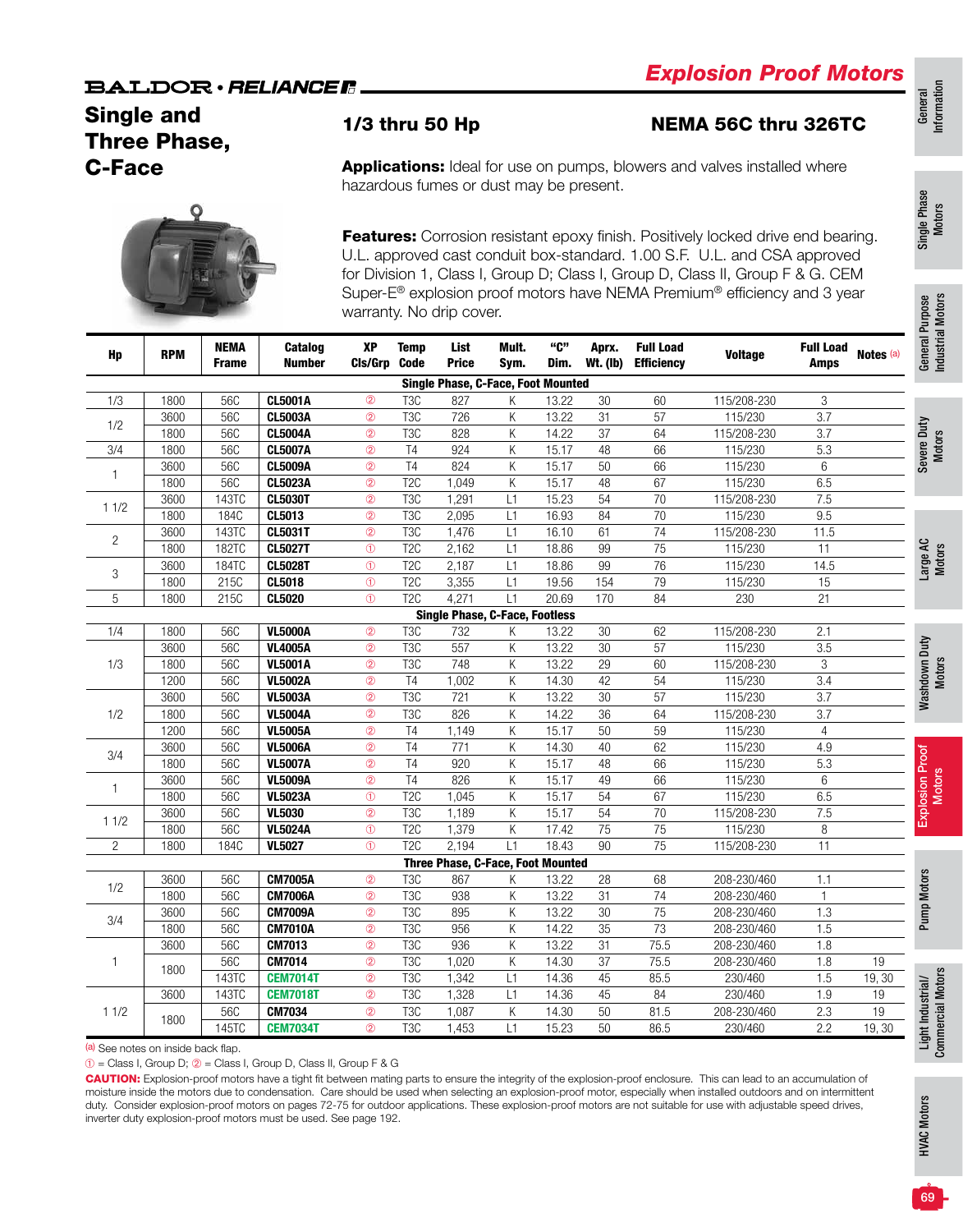# **BALDOR** · RELIANCER.

# General Single and Three Phase, C-Face

|                                      | Hp             | <b>RPM</b> | NEMA<br><b>Frame</b> | Catalog<br><b>Number</b> | XP<br>CIs/Grp  | <b>Temp</b><br><b>Code</b> | List<br><b>Price</b>                 | Mult.<br>Sym. | "C"<br>Dim. | Aprx.<br><b>Wt. (Ib)</b> | <b>Full Load</b><br><b>Efficiency</b> | <b>Voltage</b> | <b>Full Load</b><br><b>Amps</b> | Notes <sup>(a)</sup> |
|--------------------------------------|----------------|------------|----------------------|--------------------------|----------------|----------------------------|--------------------------------------|---------------|-------------|--------------------------|---------------------------------------|----------------|---------------------------------|----------------------|
|                                      |                | 3600       | 145TC                | <b>CEM7071T</b>          | $^{\circ}$     | T <sub>3</sub> C           | 1,325                                | L1            | 15.23       | 53                       | 85.5                                  | 230/460        | 2.4                             | 19,30                |
| Single Phase                         | $\overline{c}$ | 1800       | 56C                  | <b>CM7037</b>            | $^{\circ}$     | T <sub>3</sub> C           | 1,177                                | К             | 15.17       | 45                       | 82.5                                  | 230/460        | 3                               | 19,30                |
|                                      |                |            | 145TC                | <b>CEM7037T</b>          | $^{\circ}$     | T <sub>3</sub> C           | 1,539                                | L1            | 16.10       | 57                       | 86.5                                  | 230/460        | 2.9                             | 19,30                |
|                                      | 3              | 3600       | 145TC                | <b>CEM7075T</b>          | $\circledcirc$ | T <sub>3</sub> C           | 1,643                                | L1            | 16.10       | 61                       | 86.5                                  | 230/460        | 3.6                             | 30                   |
|                                      |                | 1800       | 182TC                | <b>CEM7042T</b>          | $^{\circ}$     | T <sub>3</sub> C           | 1,866                                | L1            | 18.86       | 108                      | 89.5                                  | 230/460        | 4.2                             | 19,30                |
|                                      | $\mathbf 5$    | 3600       | 184TC                | <b>CEM7072T</b>          | $^{\circ}$     | T <sub>3</sub> C           | 2,167                                | L1            | 18.86       | 96                       | 88.5                                  | 230/460        | 5.9                             | 19,30                |
|                                      |                | 1800       | 184TC                | <b>CEM7044T</b>          | $^{\circ}$     | T <sub>3</sub> C           | 2,256                                | L1            | 19.55       | 115                      | 89.5                                  | 230/460        | 6.7                             | 19,30                |
| General Purpose<br>Industrial Motors |                | 3600       | 184TC                | <b>CEM7073T</b>          | $\circledcirc$ | T <sub>2</sub> C           | 2,544                                | L1            | 20.36       | 120                      | 89.5                                  | 230/460        | 8.4                             | 30                   |
|                                      | 71/2           |            | 213TC                | <b>CEM7045T</b>          | $^{\circ}$     | T <sub>3</sub> C           | 2,887                                | L1            | 20.33       | 166                      | 89.5                                  | 230/460        | 8.6                             | 19                   |
|                                      |                | 1800       | 213TC                | <b>CEM7047T</b>          | $^{\circ}$     | T <sub>3</sub> C           | 2,646                                | L1            | 21.08       | 161                      | 91.7                                  | 230/460        | 9.4                             | 19,30                |
|                                      | 10             | 3600       | 215TC                | <b>CEM7174T</b>          | $^{\circledR}$ | T <sub>3</sub> C           | 3,151                                | L1            | 20.65       | 235                      | 90.2                                  | 230/460        | 11.8                            | 19                   |
|                                      |                | 1800       | 215TC                | <b>CEM7170T</b>          | $^{\circ}$     | T <sub>3</sub> C           | 3,219                                | L1            | 20.65       | 249                      | 91.7                                  | 230/460        | 12.2                            | 19                   |
|                                      | 15             | 3600       | 254TC                | <b>CEM7053T</b>          | $^{\circ}$     | T <sub>3</sub> C           | 3,419                                | L1            | 26.00       | 341                      | 91                                    | 230/460        | 17.5                            | 19, 20               |
|                                      |                | 1800       | 254TC                | <b>CEM7054T</b>          | $^{\circ}$     | T <sub>3</sub> C           | 5,324                                | L1            | 26.00       | 376                      | 92.4                                  | 230/460        | 18                              | 19, 30               |
|                                      | 20             | 3600       | 256TC                | <b>CEM7059T</b>          | $^{\circledR}$ | T <sub>3</sub> C           | 5,458                                | L1            | 26.00       | 359                      | 91                                    | 230/460        | 23                              | 19, 20               |
|                                      |                | 1800       | 256TC                | <b>CEM7056T</b>          | $^{\circ}$     | T <sub>3</sub> C           | 6,310                                | L1            | 26.00       | 393                      | 93                                    | 230/460        | 24                              | 19, 30               |
|                                      | 25             | 3600       | 284TSC               | <b>CEM7063T</b>          | $^{\circledR}$ | T <sub>3</sub> C           | 7,197                                | L1            | 27.24       | 445                      | 91.7                                  | 230/460        | 28.5                            | 19, 20               |
| Severe Duty                          |                | 1800       | 284TC                | <b>CEM7058T</b>          | $^{\circ}$     | T <sub>3</sub> C           | 7,727                                | L1            | 28.61       | 536                      | 93.6                                  | 230/460        | 30.5                            | 19,30                |
|                                      | 30             | 1800       | 286TC                | <b>CEM7060T</b>          | $^{\circledR}$ | T <sub>3</sub> C           | 8,967                                | L1            | 28.61       | 518                      | 93.6                                  | 230/460        | $36\,$                          | 19, 20               |
|                                      | 40             | 1800       | 324TC                | <b>CEM7062T</b>          | $^{\circ}$     | T <sub>3</sub> C           | 11,961                               | L1            | 32.00       | 713                      | 94.1                                  | 230/460        | 48                              | 19                   |
|                                      | 50             | 1800       | 326TC                | <b>CEM7064T</b>          | $^{\circ}$     | T <sub>3</sub> C           | 13,601                               | L1            | 32.00       | 761                      | 94.5                                  | 230/460        | 57                              | 19,30                |
|                                      |                |            |                      |                          |                |                            | <b>Three Phase, C-Face, Footless</b> |               |             |                          |                                       |                |                                 |                      |
|                                      | 1/4            | 1800       | 56C                  | <b>VM7001A</b>           | $^{\circ}$     | T <sub>3</sub> C           | 871                                  | Κ             | 13.22       | 26                       | 63                                    | 208-230/460    | 0.7                             |                      |
|                                      | 1/3            | 1800       | 56C                  | <b>VM7002A</b>           | $^{\circ}$     | T <sub>3</sub> C           | 890                                  | К             | 13.22       | 28                       | 67                                    | 208-230/460    | 0.8                             |                      |
|                                      |                | 3600       | 56C                  | <b>VM7005A</b>           | $^{\circ}$     | T <sub>3</sub> C           | 861                                  | К             | 13.22       | 26                       | 68                                    | 208-230/460    | 1.1                             |                      |
|                                      | 1/2            | 1800       | 56C                  | <b>VM7006A</b>           | $^{\circ}$     | T <sub>3</sub> C           | 936                                  | Κ             | 13.22       | 30                       | 74                                    | 208-230/460    | $\overline{1}$                  |                      |
|                                      |                | 1200       | 56C                  | <b>VM7007A</b>           | $^{\circ}$     | T <sub>4</sub>             | 1,089                                | К             | 14.30       | 39                       | 70                                    | 208-230/460    | 1.2                             |                      |
|                                      |                | 3600       | 56C                  | <b>VM7009A</b>           | $^{\circ}$     | T <sub>3</sub> C           | 890                                  | К             | 13.22       | 29                       | 75                                    | 208-230/460    | 1.3                             |                      |
|                                      | 3/4            | 1800       | 56C                  | <b>VM7010A</b>           | $^{\circ}$     | T <sub>3</sub> C           | 953                                  | К             | 14.22       | 33                       | 73                                    | 208-230/460    | 1.5                             |                      |
|                                      |                | 1200       | 56C                  | <b>VM7031A</b>           | $^{\circ}$     | T <sub>4</sub>             | 1,144                                | Κ             | 15.17       | 47                       | 77                                    | 208-230/460    | 1.4                             |                      |
|                                      |                | 3600       | 56C                  | <b>VM7013</b>            | $^{\circ}$     | T <sub>3</sub> C           | 927                                  | Κ             | 13.22       | 31                       | 75.5                                  | 208-230/460    | 1.8                             |                      |
|                                      | 1              | 1800       | 56C                  | <b>VM7014</b>            | $^{\circ}$     | T <sub>3</sub> C           | 1,001                                | Κ             | 15.22       | 41                       | 75.5                                  | 208-230/460    | 1.8                             |                      |
|                                      |                |            | 143TC                | <b>VM7014T</b>           | $^{\circ}$     | T <sub>3</sub> C           | 1,080                                | L1            | 14.33       | 45                       | 82.5                                  | 230/460        | 1.6                             | 19                   |
|                                      |                | 1200       | 56C                  | <b>VM7032</b>            | $\circledcirc$ | T <sub>2</sub> C           | 1,205                                | К             | 14.30       | 45                       | 78.5                                  | 230/460        | 1.9                             |                      |
|                                      |                | 3600       | 143TC                | <b>VM7018T</b>           | $^{\circ}$     | T <sub>3</sub> C           | 1,138                                | L1            | 14.33       | 47                       | 82.5                                  | 230/460        | 2.1                             | 19, 30               |
| <b>Explosion Proof</b><br>Motors     | 11/2           | 1800       | 56C                  | <b>VM7034</b>            | $^{\circ}$     | T <sub>3</sub> C           | 1,078                                | К             | 14.30       | 44                       | 81.5                                  | 208-230/460    | 2.3                             | 19                   |
|                                      |                |            | 145TC                | <b>VM7034T</b>           | $^{\circ}$     | T <sub>3</sub> C           | 1,164                                | L1            | 15.21       | 55                       | 84                                    | 230/460        | 2.4                             | 19                   |
|                                      |                | 1200       | 145TC                | <b>VM7035T</b>           | $^{\circ}$     | T2C                        | 1,331                                | L1            | 17.48       | 73                       | 85.5                                  | 208-230/460    | 2.7                             |                      |
|                                      |                | 3600       | 145TC                | <b>VM7071T</b>           | $^{\circ}$     | T <sub>3</sub> C           | 1,273                                | L1            | 15.21       | 55                       | 84                                    | 230/460        | 2.6                             | 19, 30               |
|                                      | $\overline{c}$ |            | 56C                  | <b>VM7037</b>            | $^{\circledR}$ | T <sub>3</sub> C           | 1,165                                | Κ             | 15.17       | 47                       | 82.5                                  | 230/460        | 3                               | 19, 30               |
|                                      |                | 1800       | 145TC                | <b>VM7037T</b>           | $^{\circ}$     | T <sub>3</sub> C           | 1,259                                | L1            | 15.21       | 48                       | 84                                    | 230/460        | 3.1                             | 19                   |
|                                      |                | 3600       | 145TC                | <b>VM7075T</b>           | $\circledcirc$ | T <sub>2</sub> C           | 1,412                                | L1            | 16.10       | 59                       | 85.5                                  | 208-230/460    | 3.7                             |                      |
|                                      | 3              |            | 182TC                | <b>VM7026T</b>           | $^{\circledR}$ | T <sub>3</sub> C           | 1,489                                | L1            | 17.49       | 74                       | 85.5                                  | 208-230/460    | 3.7                             | 19                   |
|                                      |                | 1800       | 182TC                | <b>VM7042T</b>           | $^{\circledR}$ | T <sub>3</sub> C           | 1,614                                | L1            | 18.86       | 95                       | 87.5                                  | 230/460        | 4.1                             | 19,30                |
|                                      |                | 3600       | 184TC                | <b>VM7072T</b>           | $^\circledR$   | T <sub>3</sub> C           | 1,883                                | L1            | 18.06       | 91                       | 87.5                                  | 230/460        | 5.6                             | 19, 30               |
|                                      | 5              | 1800       | 184TC                | <b>VM7044T</b>           | $^\circledR$   | T <sub>3</sub> C           | 1,966                                | L1            | 18.06       | 85                       | 87.5                                  | 230/460        | 6.8                             | 19, 30               |
|                                      |                |            | 184TC                | <b>VM7073T</b>           | $\circledcirc$ | T <sub>2</sub> C           | 2,126                                | L1            | 20.36       | 108                      | 88.5                                  | 230/460        | 8.7                             | 30                   |
|                                      | 71/2           | 3600       | 213TC                | <b>VM7045T</b>           | $^{\circledR}$ | T <sub>3</sub> C           | 2,475                                | L1            | 19.19       | 165                      | 88.5                                  | 230/460        | 8.9                             | 19, 30               |
|                                      |                | 1800       | 213TC                | <b>VM7047T</b>           | $^{\circledR}$ | T <sub>3</sub> C           | 2,275                                | L1            | 19.19       | 157                      | 89.5                                  | 230/460        | 10.1                            | 19                   |
|                                      | 10             | 1800       | 215TC                | <b>VM7170T</b>           | $^{\circ}$     | T <sub>3</sub> C           | 2,760                                | L1            | 20.65       | 173                      | 89.5                                  | 230/460        | 13                              | 19                   |

Caution: Explosion-proof motors have a tight fit between mating parts to ensure the integrity of the explosion-proof enclosure. This can lead to an accumulation of moisture inside the motors due to condensation. Care should be used when selecting an explosion-proof motor, especially when installed outdoors and on intermittent duty. Consider explosion-proof motors on pages 72-75 for outdoor applications. These explosion-proof motors are not suitable for use with adjustable speed drives, inverter duty explosion-proof motors must be used. See page 192.

 $70^{\circ}$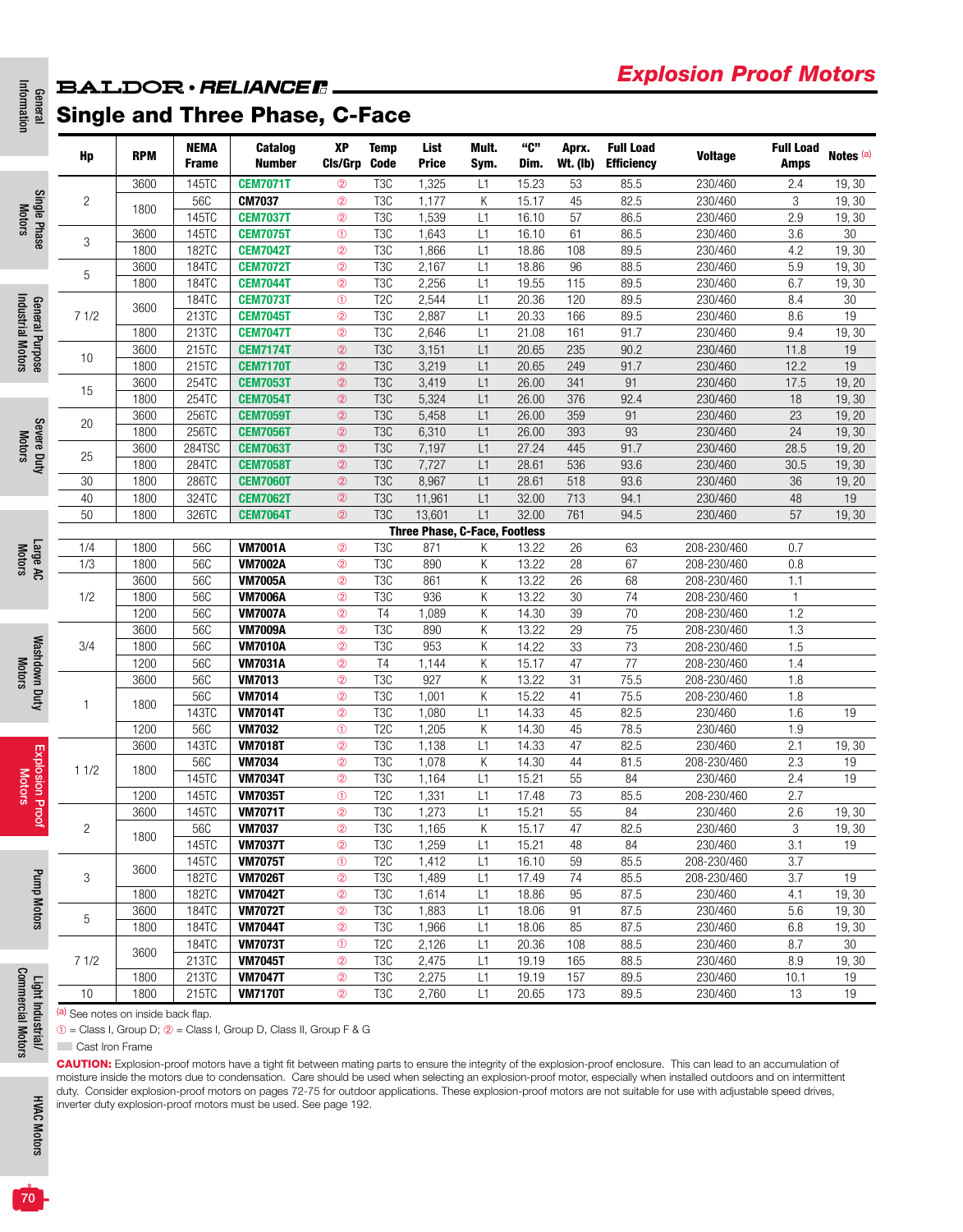## 575 Volt, Three Phase, Explosion Proof

1/2 thru 40 Hp NEMA 56 thru 324T

General<br>Information Information

Single Phase Single Phase<br>Motors

Applications: Shakers, blowers, pumps, mixers, etc.

Features: All models have torques exceeding NEMA standards, copper windings, rotors that are corrosion treated and precision balanced. 1.00 Service Factor. UL and CSA approved for Division 1, Class I, Group D, Class II, Group, F & G, T3C. EM & VEM Super-E® explosion proof motors have NEMA Premium® efficiency and 3 year warranty.

| Hp             | <b>RPM</b> | <b>NEMA</b><br><b>Frame</b> | Catalog<br><b>Number</b> | XP<br>Cls/Grp Code | <b>Temp</b>      | List<br><b>Price</b>                   | Mult.<br>Sym. | "C"<br>Dim. | Aprx.<br><b>Wt. (Ib)</b> | <b>Full Load</b><br><b>Efficiency</b> | <b>Voltage</b> | <b>Full Load</b><br>Notes (a)<br><b>Amps</b> |
|----------------|------------|-----------------------------|--------------------------|--------------------|------------------|----------------------------------------|---------------|-------------|--------------------------|---------------------------------------|----------------|----------------------------------------------|
|                |            |                             |                          |                    |                  | <b>Foot Mounted, No Drip Cover</b>     |               |             |                          |                                       |                |                                              |
| 1/2            | 1800       | 56                          | M7006-5                  | $^{\circ}$         | T <sub>3</sub> C | 719                                    | Κ             | 14.30       | 37                       | 74                                    | 575            | 0.9                                          |
| 3/4            | 1800       | 56                          | M7010-5                  | $^{\circ}$         | T <sub>3</sub> C | 828                                    | K             | 14.30       | 36                       | 76                                    | 575            | 1.2                                          |
|                | 3600       | 56                          | M7013-5                  | $^{\circ}$         | T <sub>3</sub> C | 869                                    | Κ             | 13.22       | 31                       | 75.5                                  | 575            | 1.2                                          |
| $\mathbf{1}$   | 1800       | 56                          | M7014-5                  | $\circled{2}$      | T <sub>3</sub> C | 907                                    | K             | 14.30       | 33                       | 75.5                                  | 575            | 1.5                                          |
|                |            | 143T                        | <b>EM7014T-5</b>         | $^{\circ}$         | T <sub>3</sub> C | 1,449                                  | LS            | 14.36       | 43                       | 85.5                                  | 575            | 1.2                                          |
| 11/2           | 3600       | 143T                        | <b>EM7018T-5</b>         | $^{\circ}$         | T <sub>3</sub> C | 1,158                                  | L1            | 14.36       | 44                       | 84                                    | 575            | 1.5                                          |
|                | 1800       | 145T                        | <b>EM7034T-5</b>         | $^{\circ}$         | T <sub>3</sub> C | 1,501                                  | LS            | 15.23       | 50                       | 86.5                                  | 575            | 1.8                                          |
| $\overline{2}$ | 3600       | 145T                        | <b>EM7071T-5</b>         | $^{\circ}$         | T <sub>3</sub> C | 1,186                                  | L1            | 15.23       | 52                       | 85.5                                  | 575            | $\overline{2}$                               |
|                | 1800       | 145T                        | <b>EM7037T-5</b>         | $^{\circ}$         | T <sub>3</sub> C | 1,637                                  | LS            | 16.10       | 54                       | 86.5                                  | 575            | 2.4                                          |
| 3              | 1800       | 182T                        | <b>EM7042T-5</b>         | $^{\circ}$         | T <sub>3</sub> C | 1,520                                  | L1            | 17.42       | 108                      | 89.5                                  | 575            | 3.3                                          |
| 5              | 3600       | 184T                        | <b>EM7072T-5</b>         | $^{\circ}$         | T <sub>3</sub> C | 1,745                                  | L1            | 18.12       | 90                       | 88.5                                  | 575            | 4.7                                          |
|                | 1800       | 184T                        | <b>EM7044T-5</b>         | $^{\circ}$         | T <sub>3</sub> C | 1,883                                  | L1            | 18.12       | 100                      | 89.5                                  | 575            | 5.3                                          |
| 71/2           | 1800       | 213T                        | <b>EM7047T-5</b>         | $^{\circ}$         | T <sub>3</sub> C | 2,500                                  | L1            | 20.32       | 161                      | 91.7                                  | 575            | 7.6                                          |
| 10             | 1800       | 215T                        | <b>EM7170T-5</b>         | $^{\circ}$         | T <sub>3</sub> C | 3,138                                  | L1            | 19.90       | 249                      | 91.7                                  | 575            | 9.8                                          |
| 15             | 1800       | 254T                        | <b>EM7054T-5</b>         | $^{\circ}$         | T <sub>3</sub> C | 4,291                                  | LS            | 25.50       | 344                      | 92.4                                  | 575            | 14.8                                         |
| 20             | 1800       | 256T                        | <b>EM7056T-5</b>         | $^{\circ}$         | T <sub>3</sub> C | 5,561                                  | LS            | 25.50       | 393                      | 93                                    | 575            | 19.2                                         |
| 25             | 1800       | 284T                        | <b>EM7058T-5</b>         | $^{\circledR}$     | T <sub>3</sub> C | 6,745                                  | LS            | 28.61       | 494                      | 93.6                                  | 575            | 24.5                                         |
| $30\,$         | 1800       | 286T                        | <b>EM7060T-5</b>         | $^{\circ}$         | T <sub>3</sub> C | 8,240                                  | L1            | 28.61       | 518                      | 93.6                                  | 575            | 29                                           |
| 40             | 1800       | 324T                        | <b>EM7062T-5</b>         | $^{\circ}$         | T <sub>3</sub> C | 11,021                                 | <b>LS</b>     | 32.00       | 710                      | 94.1                                  | 575            | 39                                           |
|                |            |                             |                          |                    |                  | <b>C-Face, Footless, No Drip Cover</b> |               |             |                          |                                       |                |                                              |
| 1/2            | 1800       | 56C                         | VM7006-5                 | $^{\circ}$         | T <sub>3</sub> C | 936                                    | Κ             | 14.30       | 37                       | 74                                    | 575            | 0.9                                          |
| 3/4            | 1800       | 56C                         | VM7010-5                 | $^{\circ}$         | T <sub>3</sub> C | 953                                    | Κ             | 14.30       | 37                       | $\overline{76}$                       | 575            | 1.2                                          |
|                |            | 56C                         | VM7014-5                 | $^{\circ}$         | T <sub>3</sub> C | 1,001                                  | K             | 14.30       | 39                       | 75.5                                  | 575            | 1.5                                          |
| $\mathbf{1}$   | 1800       | 143TC                       | <b>VEM7014T-5</b>        | $^{\circ}$         | T <sub>3</sub> C | 1,324                                  | L1            | 14.33       | 44                       | 85.5                                  | 575            | 1.2                                          |
|                |            | 143TC                       | VM7014T-5                | $^{\circ}$         | $\overline{TSC}$ | 1,080                                  | L1            | 14.33       | 45                       | 82.5                                  | 575            | 1.2                                          |
| 11/2           | 1800       | 145TC                       | <b>VEM7034T-5</b>        | $\circled{2}$      | T3C              | 1,443                                  | L1            | 15.21       | 42                       | 86.5                                  | 575            | 1.8                                          |
|                |            | 145TC                       | VM7034T-5                | $\circled{2}$      | T <sub>3</sub> C | 1,164                                  | L1            | 15.21       | 55                       | 84                                    | 575            | 1.9                                          |
|                | 1800       | 145TC                       | <b>VEM7037T-5</b>        | $^{\circ}$         | T <sub>3</sub> C | 1,529                                  | L1            | 16.09       | 55                       | 86.5                                  | 575            | 2.4                                          |
| $\overline{c}$ |            | 145TC                       | VM7037T-5                | $^{\circ}$         | $\overline{T3C}$ | 1,259                                  | L1            | 15.21       | 59                       | 84                                    | 575            | 2.2                                          |
|                |            | 182TC                       | <b>VEM7042T-5</b>        | $^{\circ}$         | T <sub>3</sub> C | 1,727                                  | L1            | 18.86       | 94                       | 89.5                                  | 575            | 3.3                                          |
| 3              | 1800       | 182TC                       | VM7042T-5                | $^{\circ}$         | T <sub>3</sub> C | 1,614                                  | L1            | 18.86       | 95                       | 87.5                                  | 575            | 3.3                                          |
|                |            | 184TC                       | <b>VEM7044T-5</b>        | $^{\circ}$         | T <sub>3</sub> C | 2,040                                  | L1            | 20.36       | 109                      | 89.5                                  | 575            | $\overline{5.3}$                             |
| 5              | 1800       | 184TC                       | <b>VM7044T-5</b>         | $^{\circ}$         | T <sub>3</sub> C | 1,966                                  | L1            | 18.80       | 112                      | 87.5                                  | 575            | 5.2                                          |
| 71/2           | 1800       | 213TC                       | <b>VM7047T-5</b>         | $\circled{2}$      | T <sub>3</sub> C | 2,275                                  | L1            | 19.19       | 157                      | 89.5                                  | 575            | 8.1                                          |

(a) See notes on inside back flap.

➁ = Class I, Group D, Class II, Group F & G

**Cast Iron Frame** 

CAUTION: Explosion-proof motors have a tight fit between mating parts to ensure the integrity of the explosion-proof enclosure. This can lead to an accumulation of moisture inside the motors due to condensation. Care should be used when selecting an explosion-proof motor, especially when installed outdoors and on intermittent duty. The Explosion-proof motors are not suitable for use with adjustable speed drives. Inverter Duty Explosion-proof motors must be used. See page 192.

Light Industrial/ Commercial Motors

Light Industrial/<br>Commercial Motors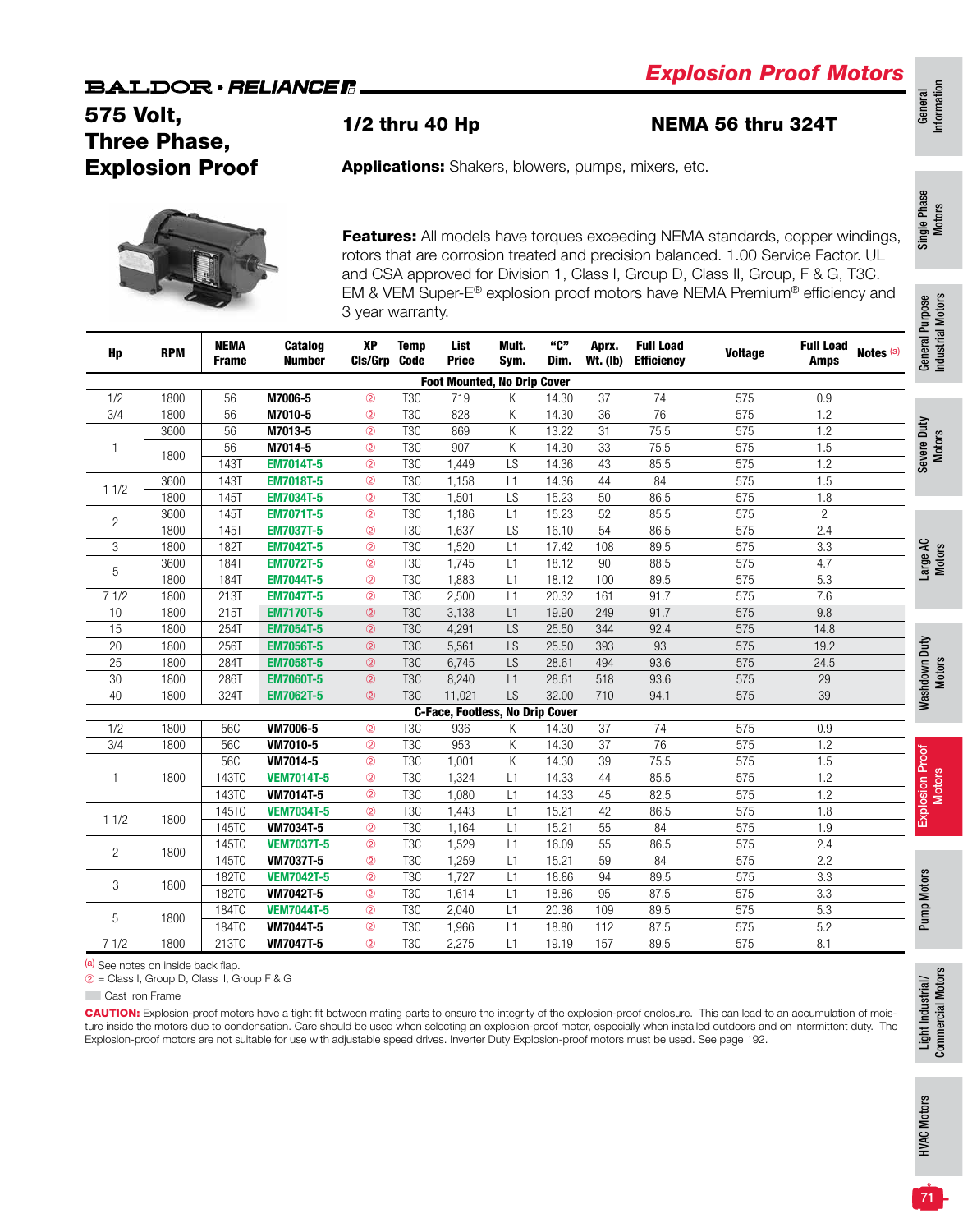Information Information General

Single Phase Motors

Single Phase

## Severe Duty, Three Phase, 1.15 Service Factor

O

#### 3 thru 150 Hp NEMA 182T thru 445T

Applications: Harsh industrial environments requiring protection against corrosion, that contain hazardous gas and vapor, dust fibers, filings or other material that may have explosive properties.

Features: 1.15 Service factor, Severe Duty design includes rugged cast iron construction with corrosion resistant epoxy finish. Shaft slingers & inner caps installed on both ends of motor for bearing protection. Includes normally closed thermostats. UL & CSA approved for Division 1, Class I, Group D, Class II, Group E, F & G, T3C temperature code. Super-E® motors have NEMA Premium® efficiency and 3 year warranty.

| Hp   | <b>RPM</b> | <b>NEMA</b><br><b>Frame</b> | <b>Catalog</b><br><b>Number</b> | <b>XP</b><br><b>CIs/Grp</b> | <b>Temp</b><br><b>Code</b> | <b>List</b><br><b>Price</b> | Mult.<br>Sym. | "C"<br>Dim. | Aprx.<br><b>Wt. (Ib)</b> | <b>Full Load</b><br><b>Efficiency</b> | <b>Voltage</b> | <b>Full Load</b><br><b>Amps</b> | Notes (a)      |
|------|------------|-----------------------------|---------------------------------|-----------------------------|----------------------------|-----------------------------|---------------|-------------|--------------------------|---------------------------------------|----------------|---------------------------------|----------------|
| 3    | 1800       | 182T                        | <b>EM7542T-I</b>                | $\circled{3}$               | T <sub>3</sub> C           | 1,576                       | <b>SD</b>     | 17.59       | 143                      | 89.5                                  | 230/460        | 4.1                             |                |
|      | 1200       | 213T                        | <b>EM7536T-I</b>                | $\circled{3}$               | T <sub>3</sub> C           | 2,264                       | <b>SD</b>     | 20.02       | 225                      | 89.5                                  | 230/460        | 4.5                             | $\mathbf{1}$   |
|      | 3600       | L184T                       | <b>EM7572T-I</b>                | $\circled{3}$               | T <sub>3</sub> C           | 2,072                       | <b>SD</b>     | 17.12       | 146                      | 88.5                                  | 230/460        | 6                               |                |
| 5    | 1800       | L184T                       | <b>EM7544T-I</b>                | $\circled{3}$               | T <sub>3</sub> C           | 1,952                       | <b>SD</b>     | 17.12       | 161                      | 89.5                                  | 230/460        | 6.6                             |                |
|      | 1200       | L215T                       | <b>EM7540T-I</b>                | $\circled{3}$               | T <sub>3</sub> C           | 2,969                       | <b>SD</b>     | 20.12       | 225                      | 89.5                                  | 230/460        | 6.8                             | $\mathbf{1}$   |
| 71/2 | 1800       | 213T                        | <b>EM7547T-I</b>                | $\circled{3}$               | T <sub>3</sub> C           | 2,407                       | <b>SD</b>     | 20.02       | 225                      | 91.7                                  | 230/460        | 9.5                             | $\overline{1}$ |
|      | 1200       | 254T                        | <b>EM7548T-I</b>                | $\circled{3}$               | T <sub>3</sub> C           | 3,515                       | <b>SD</b>     | 25.81       | 321                      | 91.7                                  | 230/460        | 10.7                            | 1,30           |
|      | 3600       | 215T                        | <b>EM7574T-I</b>                | $\circled{3}$               | T <sub>3</sub> C           | 2,930                       | <b>SD</b>     | 19.25       | 206                      | 91                                    | 230/460        | 11.1                            |                |
| 10   | 1800       | L215T                       | <b>EM7670T-I</b>                | $\circled{3}$               | T <sub>3</sub> C           | 3,250                       | <b>SD</b>     | 20.12       | 180                      | 91.7                                  | 230/460        | 12.3                            | $\mathbf{1}$   |
|      | 1200       | 256T                        | <b>EM7565T-I</b>                | $\circled{3}$               | T <sub>3</sub> C           | 4,226                       | <b>SD</b>     | 24.56       | 200                      | 91                                    | 230/460        | 12.5                            | $\mathbf{1}$   |
| 15   | 1800       | 254T                        | <b>EM7554T-I</b>                | $\circled{3}$               | T <sub>3</sub> C           | 3,897                       | <b>SD</b>     | 25.81       | 344                      | 92.4                                  | 230/460        | 18.5                            | 1,30           |
|      | 1200       | 284T                        | <b>EM7557T-I</b>                | $\circled{3}$               | T <sub>3</sub> C           | 6.722                       | <b>SD</b>     | 28.61       | 455                      | 91.7                                  | 230/460        | 21                              |                |
| 20   | 3600       | 256T                        | <b>EM7559T-I</b>                | $\circled{3}$               | T <sub>3</sub> C           | 4,249                       | <b>SD</b>     | 24.56       | 392                      | 91.7                                  | 230/460        | 22.3                            | $\overline{1}$ |
|      | 1800       | 256T                        | <b>EM7556T-I</b>                | $\circled{3}$               | T <sub>3</sub> C           | 4,879                       | <b>SD</b>     | 24.56       | 415                      | 93                                    | 230/460        | 24                              |                |
| 25   | 1800       | 284T                        | <b>EM7558T-I</b>                | $\circled{3}$               | T <sub>3</sub> C           | 6,124                       | <b>SD</b>     | 28.61       | 479                      | 93.6                                  | 230/460        | 30                              | 1, 30          |
| 30   | 1800       | 286T                        | <b>EM7560T-I</b>                | $\circled{3}$               | T <sub>3</sub> C           | 7,480                       | <b>SD</b>     | 27.44       | 490                      | 93.6                                  | 230/460        | 36.1                            |                |
| 40   | 1800       | 324T                        | <b>EM7562T-I</b>                | $\circled{3}$               | T <sub>3</sub> C           | 10.008                      | <b>SD</b>     | 32.00       | 713                      | 94.1                                  | 230/460        | 47                              |                |
| 50   | 1800       | 326T                        | <b>EM7564T-I</b>                | (3)                         | T <sub>3</sub> C           | 11.644                      | <b>SD</b>     | 30.44       | 790                      | 94.5                                  | 230/460        | 58.8                            | $\overline{1}$ |
|      | 1200       | 365T                        | <b>EM7585T-I</b>                | $\circled{3}$               | T <sub>3</sub> C           | 12,619                      | <b>SD</b>     | 33.44       | 1000                     | 94.1                                  | 230/460        | 60.1                            | $\mathbf{1}$   |
| 60   | 1800       | 364T                        | <b>EM7566T-I</b>                | $\circled{3}$               | T <sub>3</sub> C           | 13,164                      | <b>SD</b>     | 33.44       | 988                      | 95                                    | 230/460        | 67.8                            | $\mathbf{1}$   |
| 75   | 1800       | 365T                        | <b>EM7568T-I</b>                | $\circled{3}$               | T <sub>3</sub> C           | 13,703                      | <b>SD</b>     | 33.44       | 1156                     | 95.4                                  | 230/460        | 84.1                            |                |
|      | 1200       | 405T                        | <b>EM7587T-I</b>                | $\circled{3}$               | T <sub>3</sub> C           | 16,847                      | <b>SD</b>     | 38.31       | 1322                     | 95                                    | 230/460        | 86.9                            | $\overline{1}$ |
| 100  | 1800       | 405T                        | <b>EM7590T-I</b>                | $\circled{3}$               | T <sub>3</sub> C           | 17,575                      | <b>SD</b>     | 38.31       | 1375                     | 95.4                                  | 460            | 112                             | $\overline{1}$ |
|      | 1200       | 444T                        | <b>EM7599T-I</b>                | $\circled{3}$               | T <sub>3</sub> C           | 20,869                      | <b>SD</b>     | 44.62       | 1865                     | 95                                    | 460            | 115                             | $\overline{1}$ |
| 125  | 1800       | 444T                        | <b>EM7600T-I</b>                | $\circled{3}$               | T <sub>3</sub> C           | 21,217                      | <b>SD</b>     | 44.62       | 1926                     | 95.8                                  | 460            | 139                             | $\mathbf{1}$   |
| 150  | 1800       | 445T                        | <b>EM7596T-I</b>                | $\circled{3}$               | T <sub>3</sub> C           | 23,711                      | <b>SD</b>     | 44.62       | 2092                     | 96.2                                  | 460            | 165                             | $\overline{1}$ |

(a) See notes on inside back flap.

➂ = Class I, Group D, Class II, Group E, F & G

**Cast Iron Frame** 

These motors expel condensation better than standard explosion proof designs. They are recommended for applications where motors may run intermittently, applications where explosion-proof motors are installed outdoors exposed to the environment, and may not be operated for extended periods of time. These explosion-proof motors are not suitable for use with adjustable speed drives. Inverter duty explosion-proof motors must be used. See page 192.

Severe Duty Motors

Large AC Motors

Washdown Duty Motors

Washdown Duty

Explosion Proof Motors

Proof

Explosion

Pump Motors

Pump Motors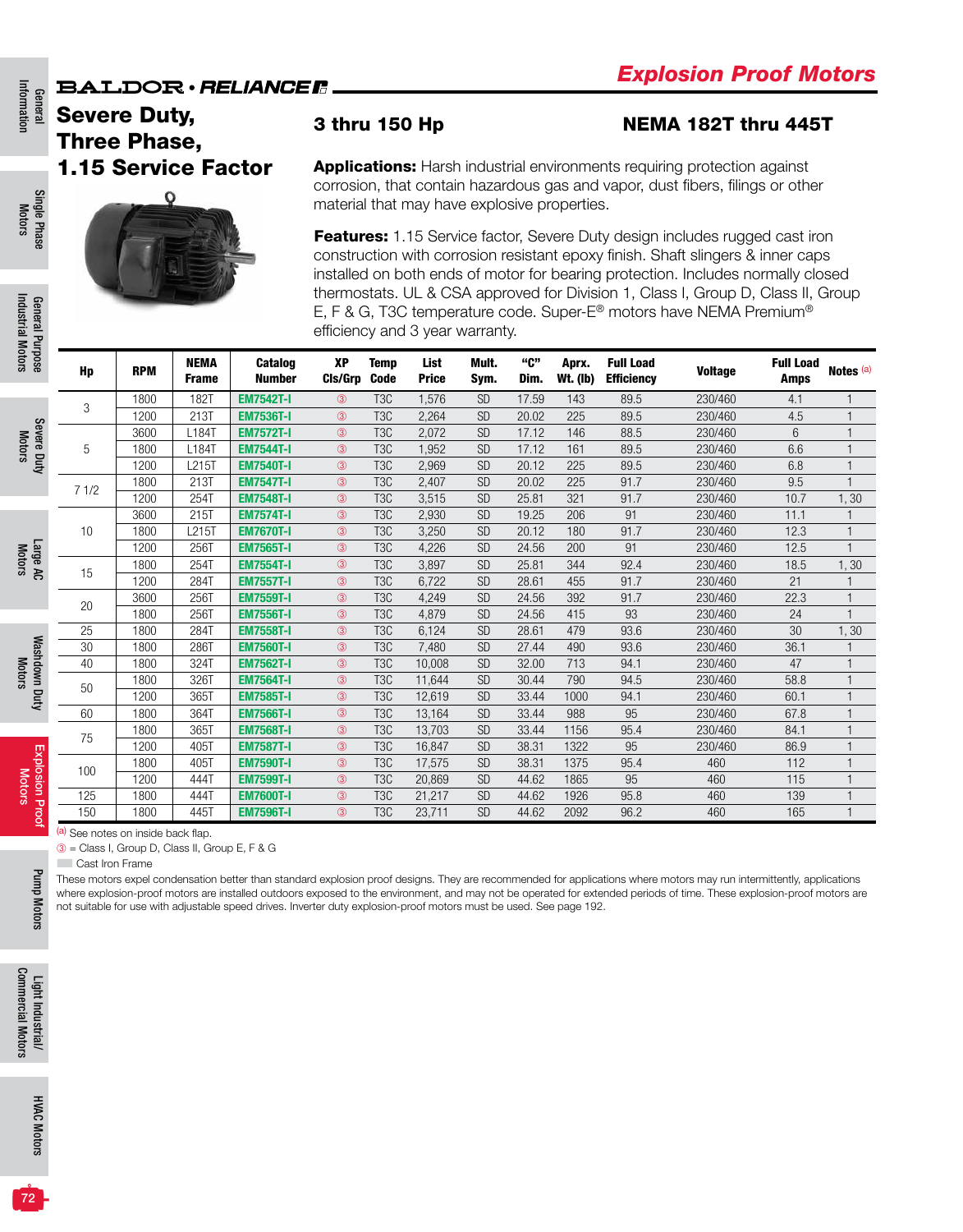## **BALDOR** · RELIANCE R Drill Rig Duty, Three Phase,

1.15 Service Factor



### 1 thru 100 Hp NEMA 56C thru 405T

Applications: On and off shore drill rig service, bulk fuel terminals, and transfer stations. For use in high humidity hazardous-duty applications driving pumps, compressors, blowers, fans, and many other loads that require 1.15 service factor explosion-proof motors. Designed with features for use in the petroleum industry. Includes Class I, Group C & D approval for use in areas where hydrogen sulfide is present.

**Features:** Labyrinth-type recessed shaft slinger for increased bearing protection Explosion-proof breather/drain to prevent build up of condensation. 40°C ambient, Class F insulation. Corrosion resistant finish with two part epoxy coating. UL and CSA approved for Division 1, Class I, Group C & D. 1.15 service factor. Suitable for 55°C @ 1.0 service factor. Super-E® motors have NEMA Premium® efficiency and 3 year warranty.

| Hp             | <b>RPM</b> | <b>NEMA</b><br><b>Frame</b> | Catalog<br><b>Number</b> | XP<br>Cls/Grp | <b>Temp</b><br><b>Code</b> | List<br><b>Price</b> | Mult.<br>Sym.       | "C"<br>Dim. | Aprx.<br><b>Wt. (Ib)</b> | <b>Full Load</b><br><b>Efficiency</b> | <b>Voltage</b> | <b>Full Load</b><br><b>Amps</b> | Notes (a)      |
|----------------|------------|-----------------------------|--------------------------|---------------|----------------------------|----------------------|---------------------|-------------|--------------------------|---------------------------------------|----------------|---------------------------------|----------------|
|                |            |                             |                          |               |                            |                      | <b>Foot Mounted</b> |             |                          |                                       |                |                                 |                |
|                | 3600       | <b>143T</b>                 | <b>EM7013T-I</b>         | $\circled{4}$ | T <sub>3</sub> C           | 1,298                | <b>SD</b>           | 14.12       | 51                       | 77                                    | 230/460        | 1.4                             | 1, 19          |
| $\mathbf{1}$   | 1800       | <b>143T</b>                 | <b>EM7014T-I</b>         | $\circledA$   | T <sub>3</sub> C           | 1,277                | SD                  | 14.12       | 52                       | 85.5                                  | 230/460        | 1.5                             | 1, 19, 30      |
|                | 1200       | <b>145T</b>                 | <b>EM7032T-I</b>         | $\circled{4}$ | T <sub>3</sub> C           | 1,416                | SD                  | 15.09       | 62                       | 82.5                                  | 230/460        | 1.8                             | 1, 19, 30      |
|                | 3600       | <b>143T</b>                 | <b>EM7018T-I</b>         | $\circledA$   | T <sub>3</sub> C           | 1,288                | SD                  | 14.12       | 54                       | 84                                    | 230/460        | 1.9                             | 1, 19          |
| 11/2           | 1800       | <b>145T</b>                 | <b>EM7034T-I</b>         | $\circled{4}$ | T <sub>3</sub> C           | 1,323                | <b>SD</b>           | 15.09       | 61                       | 86.5                                  | 230/460        | 2.2                             | 1, 19, 30      |
|                | 1200       | <b>182T</b>                 | <b>EM7020T-I</b>         | $\circledA$   | T <sub>3</sub> C           | 1,949                | <b>SD</b>           | 18.27       | 111                      | 87.5                                  | 230/460        | 2.6                             | 1, 19, 30      |
|                | 3600       | 145T                        | <b>EM7071T-I</b>         | $\circled{4}$ | T <sub>3</sub> C           | 1,408                | SD                  | 15.09       | 61                       | 85.5                                  | 230/460        | 2.4                             | 1, 19, 30      |
| $\overline{2}$ | 1800       | <b>145T</b>                 | <b>EM7037T-I</b>         | $\circled{4}$ | T <sub>3</sub> C           | 1,442                | SD                  | 15.81       | 66                       | 86.5                                  | 230/460        | 2.9                             | 1, 19, 30      |
|                | 1200       | <b>184T</b>                 | <b>EM7041T-I</b>         | $\circled{4}$ | T <sub>3</sub> C           | 2,008                | SD                  | 19.52       | 116                      | 88.5                                  | 230/460        | 3.5                             | 1, 19          |
|                | 3600       | <b>182T</b>                 | <b>EM7026T-I</b>         | $\circled{4}$ | T <sub>3</sub> C           | 1,613                | <b>SD</b>           | 18.27       | 92                       | 86.5                                  | 230/460        | 3.7                             | 1, 19, 30      |
|                | 1800       | <b>182T</b>                 | <b>EM7042T-I</b>         | $\circledA$   | T <sub>3</sub> C           | 1,521                | SD                  | 18.27       | 108                      | 89.5                                  | 230/460        | 4.2                             | 1, 19, 30      |
| 3              |            | 182T                        | <b>EM7042T-I-5</b>       | $\circled{4}$ | T <sub>3</sub> C           | 1,521                | <b>SD</b>           | 18.27       | 106                      | 89.5                                  | 575            | 3.3                             |                |
|                | 1200       | 213T                        | <b>EM7036T-I</b>         | $\circledA$   | T <sub>3</sub> C           | 2,188                | <b>SD</b>           | 20.32       | 105                      | 89.5                                  | 230/460        | 4.6                             | 1, 19, 30      |
|                | 3600       | 184T                        | <b>EM7072T-I</b>         | $\circled{4}$ | T <sub>3</sub> C           | 2,003                | SD                  | 18.27       | 109                      | 90.2                                  | 230/460        | 4.2                             | 1, 19          |
|                |            | <b>184T</b>                 | <b>EM7044T-I</b>         | $\circled{4}$ | T <sub>3</sub> C           | 1,886                | <b>SD</b>           | 19.52       | 119                      | 89.5                                  | 230/460        | 6.5                             | 1, 19, 30      |
| 5              | 1800       | 184T                        | <b>EM7044T-I-5</b>       | $\circled{4}$ | T <sub>3</sub> C           | 1,886                | <b>SD</b>           | 19.52       | 123                      | 89.5                                  | 575            | 5.2                             |                |
|                | 1200       | 215T                        | <b>EM7040T-I</b>         | $\circled{4}$ | T <sub>3</sub> C           | 2,868                | SD                  | 22.32       | 170                      | 89.5                                  | 230/460        | 7.3                             | 1, 19, 30      |
|                | 3600       | 213T                        | <b>EM7045T-I</b>         | $\circledA$   | T <sub>3</sub> C           | 2,407                | SD                  | 19.57       | 166                      | 89.5                                  | 230/460        | 8.6                             | 1,19           |
|                |            | 213T                        | <b>EM7047T-I</b>         | $\circledA$   | T <sub>3</sub> C           | 2,325                | <b>SD</b>           | 20.32       | 161                      | 91.7                                  | 230/460        | 9.4                             | 1, 19, 30      |
| 71/2           | 1800       | <b>213T</b>                 | <b>EM7047T-I-5</b>       | $\circled{4}$ | T <sub>3</sub> C           | 2,325                | SD                  | 20.32       | 161                      | 91.7                                  | 575            | 7.6                             | -1             |
|                | 1200       | 254T                        | <b>EM7048T-I</b>         | $\circled{4}$ | T <sub>3</sub> C           | 3,396                | <b>SD</b>           | 25.50       | 393                      | 91                                    | 230/460        | 10.7                            | 1, 19, 30      |
|                | 3600       | 215T                        | <b>EM7174T-I</b>         | $\circled{4}$ | T <sub>3</sub> C           | 2,831                | SD                  | 20.03       | 235                      | 90.2                                  | 230/460        | 11.8                            | 1,19           |
|                |            | $215\overline{1}$           | <b>EM7170T-I</b>         | $\circled{4}$ | T <sub>3</sub> C           | 3,138                | SD                  | 20.03       | 252                      | 92.4                                  | 230/460        | 12.3                            | 1, 19          |
| 10             | 1800       | 215T                        | <b>EM7170T-I-5</b>       | $\circled{4}$ | T <sub>3</sub> C           | 3,138                | SD                  | 20.03       | 252                      | 92.4                                  | 575            | 10.1                            | $\mathbf{1}$   |
|                | 1200       | 256T                        | <b>EM7065T-I</b>         | $\circled{4}$ | T <sub>3</sub> C           | 4,083                | <b>SD</b>           | 25.50       | 403                      | 91                                    | 230/460        | 15                              | 1, 19, 30      |
|                | 3600       | 254T                        | <b>EM7053T-I</b>         | $\circled{4}$ | T <sub>3</sub> C           | 3,201                | <b>SD</b>           | 25.50       | 352                      | 91                                    | 230/460        | 17.5                            | 1,19           |
|                |            | 254T                        | <b>EM7054T-I</b>         | $\circled{4}$ | T <sub>3</sub> C           | 3,766                | SD                  | 25.50       | 370                      | 92.4                                  | 230/460        | 18                              | 1, 19, 30      |
| 15             | 1800       | 254T                        | EM7054T-I-5              | $\circled{4}$ | T <sub>3</sub> C           | 3,766                | <b>SD</b>           | 25.50       | 344                      | 92.4                                  | 575            | 14.8                            | $\overline{1}$ |
|                | 1200       | 284T                        | <b>EM7057T-I</b>         | $\circledA$   | T <sub>3</sub> C           | 6.581                | <b>SD</b>           | 28.61       | 455                      | 91.7                                  | 230/460        | 20                              | 1, 19          |
|                | 3600       | 256T                        | <b>EM7059T-I</b>         | $\circled{4}$ | T <sub>3</sub> C           | 4,105                | <b>SD</b>           | 25.50       | 390                      | 91                                    | 230/460        | 20                              | 1, 19, 30      |
|                |            | 256T                        | <b>EM7056T-I</b>         | $\circled{4}$ | T <sub>3</sub> C           | 4,714                | SD                  | 25.50       | 393                      | 93                                    | 230/460        | 24                              | 1, 19, 30      |
| 20             | 1800       | 256T                        | <b>EM7056T-I-5</b>       | $\circledA$   | T <sub>3</sub> C           | 4,714                | <b>SD</b>           | 25.50       | 393                      | 93                                    | 575            | 19.2                            | $\overline{1}$ |
|                | 1200       | 286T                        | <b>EM7079T-I</b>         | $\circledA$   | T <sub>3</sub> C           | 6,757                | SD                  | 28.61       | 420                      | 91.7                                  | 230/460        | 25                              | 1, 19, 30      |
|                | 3600       | 284TS                       | <b>EM7063T-I</b>         | $\circled{4}$ | T <sub>3</sub> C           | 5,463                | SD                  | 27.23       | 445                      | 91.7                                  | 230/460        | 28.5                            | 1, 19          |
|                |            | 284T                        | <b>EM7058T-I</b>         | $\circled{4}$ | T <sub>3</sub> C           | 5,918                | <b>SD</b>           | 28.61       | 494                      | 93.6                                  | 230/460        | 30.5                            | 1, 19, 30      |
| 25             | 1800       | 284T                        | <b>EM7058T-I-5</b>       | $\circledA$   | T <sub>3</sub> C           | 5,918                | SD                  | 28.61       | 494                      | 93.6                                  | 575            | 24.5                            |                |
|                | 1200       | 324T                        | <b>EM7082T-I</b>         | $\circled{4}$ | T <sub>3</sub> C           | 8,449                | SD                  | 32.00       | 762                      | 93                                    | 230/460        | 32                              | 1, 19, 30      |

(a) See notes on inside back flap.

 $\circledA$  = Class I, Group C & D

**Cast Iron Frame** 

These motors expel condensation better than standard explosion proof designs. They are recommended for applications where motors may run intermittently, applications where explosion-proof motors are installed outdoors exposed to the environment, and may not be operated for extended periods of time. These explosion-proof motors are not suitable for use with adjustable speed drives. Inverter duty explosion-proof motors must be used. See page 192.

Single Phase Single Phase<br>Motors

Motors

HVAC Motors

**HVAC Motors**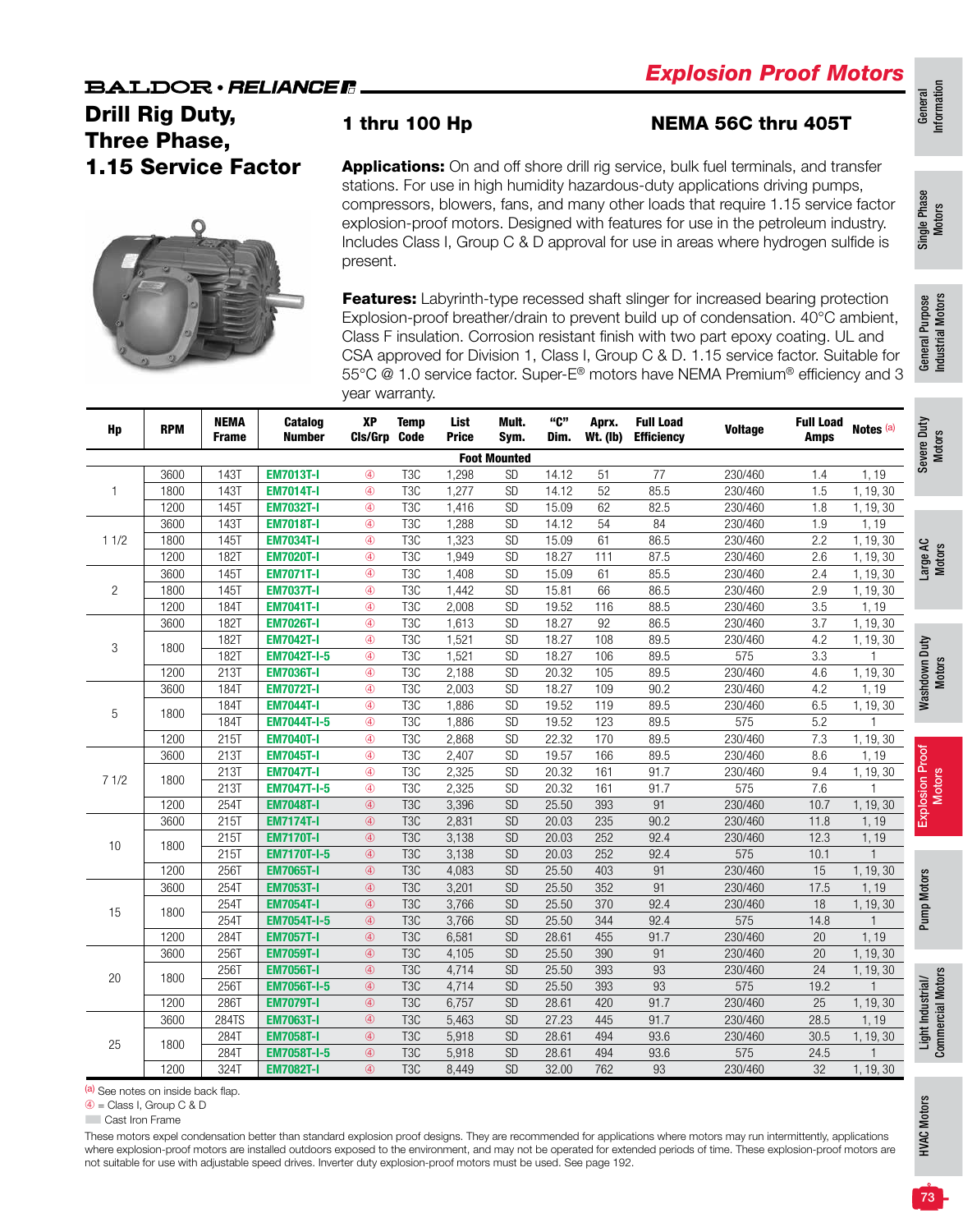# General<br>Information **BALDOR** · RELIANCE R.

# Drill Rig Duty, Three Phase, 1.15 Service Factor

| =                                             | Hp                                                                                          | <b>RPM</b> | NEMA<br><b>Frame</b> | Catalog<br><b>Number</b>                                                                                                                                             | XP<br>Cls/Grp  | <b>Temp</b><br><b>Code</b> | List<br><b>Price</b>        | Mult.<br>Sym.           | "C"<br>Dim. | Aprx.<br><b>Wt. (Ib)</b> | <b>Full Load</b><br><b>Efficiency</b> | <b>Voltage</b> | <b>Full Load</b><br><b>Amps</b> | Notes (a)    |
|-----------------------------------------------|---------------------------------------------------------------------------------------------|------------|----------------------|----------------------------------------------------------------------------------------------------------------------------------------------------------------------|----------------|----------------------------|-----------------------------|-------------------------|-------------|--------------------------|---------------------------------------|----------------|---------------------------------|--------------|
|                                               |                                                                                             | 3600       | 286TS                | <b>EM7083T-I</b>                                                                                                                                                     | $\circledA$    | T <sub>3</sub> C           | 6,421                       | <b>SD</b>               | 27.23       | 565                      | 91.7                                  | 230/460        | 33                              | 1, 19        |
| Single Phase<br>Motors                        | 30                                                                                          | 1800       | 286T                 | <b>EM7060T-I</b>                                                                                                                                                     | $\circledA$    | T <sub>3</sub> C           | 7,216                       | <b>SD</b>               | 28.61       | 579                      | 93.6                                  | 230/460        | 36                              | 1, 19, 30    |
|                                               |                                                                                             |            | 286T                 | <b>EM7060T-I-5</b>                                                                                                                                                   | $\circledA$    | T <sub>3</sub> C           | 7,216                       | <b>SD</b>               | 28.61       | 518                      | 93.6                                  | 575            | 29                              |              |
|                                               |                                                                                             | 1200       | 326T                 | <b>EM7080T-I</b>                                                                                                                                                     | $\circledA$    | T <sub>3</sub> C           | 9,321                       | <b>SD</b>               | 32.00       | 766                      | 93                                    | 230/460        | 39                              | 1, 19, 30    |
|                                               |                                                                                             | 3600       | 324TS                | <b>EM7067T-I</b>                                                                                                                                                     | $\circledA$    | T <sub>3</sub> C           | 8,565                       | SD                      | 30.50       | 684                      | 92.4                                  | 230/460        | 43                              | 1, 19        |
|                                               | 40                                                                                          | 1800       | 324T                 | <b>EM7062T-I</b>                                                                                                                                                     | $\circledA$    | T <sub>3</sub> C           | 9,670                       | <b>SD</b>               | 32.00       | 710                      | 94.1                                  | 230/460        | 48                              | 1, 19        |
|                                               |                                                                                             |            | 324T                 | <b>EM7062T-I-5</b>                                                                                                                                                   | $\circledA$    | T <sub>3</sub> C           | 9,670                       | <b>SD</b>               | 32.00       | 710                      | 94.1                                  | 575            | 39                              |              |
| General Purpose<br>Industrial Motors          |                                                                                             | 1200       | 364T                 | <b>EM7084T-I</b>                                                                                                                                                     | $\circledA$    | T <sub>3</sub> C           | 10,803                      | <b>SD</b>               | 33.44       | 886                      | 94.1                                  | 230/460        | 47.2                            | 1, 19, 30    |
|                                               |                                                                                             | 3600       | 326TS                | <b>EM7081T-I</b>                                                                                                                                                     | $\circledA$    | T <sub>3</sub> C           | 10,967                      | <b>SD</b>               | 30.50       | 745                      | 93                                    | 230/460        | 56                              | 1, 19, 30    |
|                                               | 50                                                                                          | 1800       | 326T                 | <b>EM7064T-I</b>                                                                                                                                                     | $\circledA$    | T <sub>3</sub> C           | 11,249                      | <b>SD</b>               | 32.00       | 761                      | 94.5                                  | 230/460        | 57                              | 1, 19, 30    |
|                                               |                                                                                             |            | 326T                 | <b>EM7064T-I-5</b>                                                                                                                                                   | $\circledA$    | T <sub>3</sub> C           | 11,249                      | <b>SD</b>               | 32.00       | 761                      | 94.5                                  | 575            | 45.6                            |              |
|                                               |                                                                                             | 1200       | 365T                 | <b>EM7085T-I</b>                                                                                                                                                     | $\circledA$    | T <sub>3</sub> C           | 12,193                      | <b>SD</b>               | 33.44       | 1026                     | 94.1                                  | 230/460        | 60.1                            | 1, 19, 30    |
|                                               |                                                                                             | 3600       | 364TS                | <b>EM7310T-I</b>                                                                                                                                                     | $\circledA$    | T <sub>3</sub> C           | 11,779                      | SD                      | 31.31       | 984                      | 93.6                                  | 230/460        | 67.3                            | 1, 19, 30    |
|                                               | 60                                                                                          | 1800       | 364T                 | <b>EM7066T-I</b>                                                                                                                                                     | $\circledA$    | T <sub>3</sub> C           | 12,719                      | <b>SD</b>               | 33.44       | 988                      | 95                                    | 230/460        | 67.8                            | 1, 19, 30    |
|                                               |                                                                                             |            | 364T                 | <b>EM7066T-I-5</b>                                                                                                                                                   | $\circledA$    | T <sub>3</sub> C           | 12,719                      | <b>SD</b>               | 33.44       | 910                      | 95                                    | 575            | 54.2                            |              |
| Severe Duty                                   |                                                                                             | 1200       | 404T                 | <b>EM7086T-I</b>                                                                                                                                                     | $\circledA$    | T <sub>3</sub> C           | 14,246                      | <b>SD</b>               | 38.31       | 1375                     | 94.5                                  | 230/460        | 67.3                            | 1, 19, 30    |
| <b>Motors</b>                                 |                                                                                             | 3600       | 365TS                | <b>EM7313T-I</b>                                                                                                                                                     | $\circledA$    | T <sub>3</sub> C           | 13,254                      | <b>SD</b>               | 31.31       | 804                      | 93.6                                  | 230/460        | 83.4                            | 1, 19, 30    |
|                                               | 75                                                                                          | 1800       | 365T                 | <b>EM7068T-I</b>                                                                                                                                                     | $\circledA$    | T <sub>3</sub> C           | 13,240                      | SD                      | 33.44       | 1044                     | 95.4                                  | 230/460        | 84.1                            | 1, 19, 30    |
|                                               |                                                                                             |            | 365T                 | <b>EM7068T-I-5</b>                                                                                                                                                   | $\circledA$    | T <sub>3</sub> C           | 13,240                      | <b>SD</b>               | 33.44       | 1044                     | 95.4                                  | 575            | 67.2                            |              |
|                                               |                                                                                             | 1200       | 405T                 | <b>EM7087T-I</b>                                                                                                                                                     | $\circledA$    | T <sub>3</sub> C           | 16,276                      | <b>SD</b>               | 38.31       | 1338                     | 94.5                                  | 230/460        | 84.2                            | 1, 19, 30    |
|                                               | 100                                                                                         | 1800       | 405T                 | <b>EM7090T-I</b>                                                                                                                                                     | $\circled{4}$  | T <sub>3</sub> C           | 16,981                      | SD                      | 38.31       | 1375                     | 95.4                                  | 230/460        | 112                             | 1, 19, 30    |
|                                               |                                                                                             |            | 405T                 | <b>EM7090T-I-5</b>                                                                                                                                                   | $\circledA$    | T <sub>3</sub> C           | 16,981                      | SD                      | 38.31       | 1375                     | 95.4                                  | 575            | 89.6                            | $\mathbf{1}$ |
|                                               |                                                                                             |            |                      |                                                                                                                                                                      |                |                            | <b>C-Face, Foot Mounted</b> |                         |             |                          |                                       |                |                                 |              |
| Large AC<br>Motors                            | 1/2                                                                                         | 1800       | 56C                  | <b>CM7006-I</b>                                                                                                                                                      | $^{\circledR}$ | T <sub>3</sub> C           | 938                         | <b>SD</b>               | 13.14       | 37                       | 80                                    | 230/460        | 0.8                             | 1, 19, 30    |
|                                               | 3/4                                                                                         | 1800       | 56C                  | <b>CM7010-I</b>                                                                                                                                                      | $\circledA$    | T <sub>3</sub> C           | 956                         | SD                      | 14.31       | 37                       | 78.5                                  | 230/460        | 1.4                             | 1, 19        |
|                                               | 1                                                                                           | 1800       | 56C                  | CM7014-I                                                                                                                                                             | $^{\circledR}$ | T <sub>3</sub> C           | 1,020                       | SD                      | 14.31       | 45                       | 82.5                                  | 230/460        | 1.6                             | 1, 19        |
|                                               | 11/2                                                                                        | 1800       | 145TC                | <b>CEM7034T-I</b>                                                                                                                                                    | $^{\circledR}$ | T <sub>3</sub> C           | 1,563                       | SD                      | 15.23       | 61                       | 86.5                                  | 230/460        | 2.2                             | 1, 19, 30    |
|                                               | $\overline{c}$                                                                              | 1800       | 145TC                | <b>CEM7037T-I</b>                                                                                                                                                    | $^{\circledR}$ | T <sub>3</sub> C           | 1,657                       | <b>SD</b>               | 16.10       | 67                       | 86.5                                  | 230/460        | 2.9                             | 1, 19, 30    |
|                                               | 3                                                                                           | 1800       | 182TC                | <b>CEM7042T-I</b>                                                                                                                                                    | $\circledA$    | T <sub>3</sub> C           | 1,866                       | SD                      | 19.59       | 114                      | 89.5                                  | 230/460        | 4.2                             | 1, 19, 30    |
| <b>Motors</b>                                 | 5                                                                                           | 1800       | 184TC                | <b>CEM7044T-I</b>                                                                                                                                                    | $\circledA$    | T <sub>3</sub> C           | 2,256                       | SD                      | 20.84       | 130                      | 89.5                                  | 230/460        | 6.5                             | 1, 19, 30    |
| Washdown Duty                                 | 71/2                                                                                        | 1800       | 213TC                | <b>CEM7047T-I</b>                                                                                                                                                    | $^{\circledR}$ | T <sub>3</sub> C           | 2,646                       | SD                      | 21.07       | 161                      | 91.7                                  | 230/460        | 9.4                             | 1, 19, 30    |
|                                               | 10                                                                                          | 1800       | 215TC                | <b>CEM7170T-I</b>                                                                                                                                                    | $\circledA$    | T <sub>3</sub> C           | 3,219                       | <b>SD</b>               | 20.78       | 252                      | 92.4                                  | 230/460        | 12.3                            | 1, 19        |
|                                               | 15                                                                                          | 1800       | 254TC                | <b>CEM7054T-I</b>                                                                                                                                                    | $\circledA$    | T <sub>3</sub> C           | 5,324                       | <b>SD</b>               | 26.00       | 370                      | 92.4                                  | 230/460        | 18                              | 1, 19, 30    |
|                                               | 20                                                                                          | 1800       | 256TC                | <b>CEM7056T-I</b>                                                                                                                                                    | $\circledA$    | T <sub>3</sub> C           | 6,310                       | <b>SD</b>               | 26.00       | 393                      | 93                                    | 230/460        | 24                              | 1, 19, 30    |
|                                               | 25                                                                                          | 1800       | 284TC                | <b>CEM7058T-I</b>                                                                                                                                                    | $\circledast$  | T <sub>3</sub> C           | 7,727                       | <b>SD</b>               | 28.61       | 563                      | 93.6                                  | 230/460        | 30.5                            | 1, 19, 30    |
|                                               | 30                                                                                          | 1800       | 286TC                | <b>CEM7060T-I</b>                                                                                                                                                    | $\circledA$    | T <sub>3</sub> C           | 8,967                       | SD                      | 28.61       | 518                      | 93.6                                  | 230/460        | 36                              | 1, 19, 30    |
| <b>Motors</b>                                 | 40                                                                                          | 1800       | 324TC                | <b>CEM7062T-I</b>                                                                                                                                                    | $\circledA$    | T <sub>3</sub> C           | 11,961                      | SD                      | 32.00       | 700                      | 94.1                                  | 230/460        | 48                              | 1, 19        |
|                                               | 50                                                                                          | 1800       | 326TC                | <b>CEM7064T-I</b>                                                                                                                                                    | $\circledA$    | T <sub>3</sub> C           | 13,601                      | SD                      | 32.00       | 761                      | 94.5                                  | 230/460        | 57                              | 1, 19, 30    |
| Explosion Proof                               |                                                                                             |            |                      |                                                                                                                                                                      |                |                            |                             | <b>C-Face, Footless</b> |             |                          |                                       |                |                                 |              |
|                                               | 1/2                                                                                         | 1800       | 56C                  | <b>VM7006-I</b>                                                                                                                                                      | $\circledA$    | T <sub>3</sub> C           | 858                         | SD                      | 13.14       | 37                       | 80                                    | 230/460        | 0.8                             | 1, 19, 30    |
|                                               | 3/4                                                                                         | 1800       | 56C                  | <b>VM7010-I</b>                                                                                                                                                      | ④              | T3C                        | 953                         | <b>SD</b>               | 14.31       | 49                       | 78.5                                  | 230/460        | 1.4                             | 1, 19        |
|                                               | 1                                                                                           | 1800       | 56C                  | <b>VM7014-I</b>                                                                                                                                                      | $^{\circledR}$ | T <sub>3</sub> C           | 1,001                       | <b>SD</b>               | 14.31       | 45                       | 82.5                                  | 230/460        | 1.6                             | 1, 19        |
|                                               |                                                                                             |            | 143TC                | <b>VM7014T-I</b>                                                                                                                                                     | $^{\circledR}$ | T <sub>3</sub> C           | 1,080                       | SD                      | 15.23       | 51                       | 82.5                                  | 230/460        | 1.6                             | 1, 19        |
|                                               | 11/2                                                                                        | 1800       | 56C                  | <b>VM7034-I</b>                                                                                                                                                      | $^{\circledR}$ | T <sub>3</sub> C           | 1,078                       | <b>SD</b>               | 15.17       | 50                       | 84                                    | 230/460        | 2.4                             | 1, 19        |
| Pump Motors                                   |                                                                                             |            | 145TC                | <b>VM7034T-I</b>                                                                                                                                                     | $\circledA$    | T <sub>3</sub> C           | 1,164                       | <b>SD</b>               | 15.23       | 50                       | 84                                    | 230/460        | 2.4                             | 1,19         |
|                                               | $\overline{c}$                                                                              | 1800       | 145TC                | <b>VM7037T-I</b>                                                                                                                                                     | ④              | T <sub>3</sub> C           | 1,259                       | SD                      | 15.23       | 48                       | 84                                    | 230/460        | 3.1                             | 1, 19        |
|                                               | 3                                                                                           | 1800       | 182TC                | <b>VM7042T-I</b>                                                                                                                                                     | $^{\circledR}$ | T <sub>3</sub> C           | 1,614                       | <b>SD</b>               | 19.91       | 95                       | 87.5                                  | 230/460        | 4.1                             | 1, 19, 30    |
|                                               | 5                                                                                           | 1800       | 184TC                | <b>VM7044T-I</b>                                                                                                                                                     | ④              | T <sub>3</sub> C           | 1,966                       | SD                      | 19.91       | 97                       | 87.5                                  | 230/460        | 6.7                             | 1,19         |
|                                               | 71/2                                                                                        | 1800       | 213TC                | <b>VM7047T-I</b>                                                                                                                                                     | $\circledA$    | T <sub>3</sub> C           | 2,275                       | <b>SD</b>               | 21.06       | 165                      | 89.5                                  | 230/460        | 10.2                            | 1, 19, 30    |
|                                               | 10                                                                                          | 1800       | 215TC                | <b>VM7170T-I</b>                                                                                                                                                     | $\circledA$    | T <sub>3</sub> C           | 2,760                       | <b>SD</b>               | 20.77       | 230                      | 89.5                                  | 230/460        | 14.2                            | 1, 19, 30    |
| <b>Commercial Motors</b><br>Light Industrial/ | (a) See notes on inside back flap.<br>$\circledA$ = Class I, Group C & D<br>Cast Iron Frame |            |                      | These motors eval condensation better than standard evalosion proof designs. They are recommended for applications where motors may run intermittently, applications |                |                            |                             |                         |             |                          |                                       |                |                                 |              |

These motors expel condensation better than standard explosion proof designs. They are recommended for applications where motors may run intermittently, applications where explosion-proof motors are installed outdoors exposed to the environment, and may not be operated for extended periods of time. These explosion-proof motors are not suitable for use with adjustable speed drives. Inverter duty explosion-proof motors must be used. See page 192.

74

Information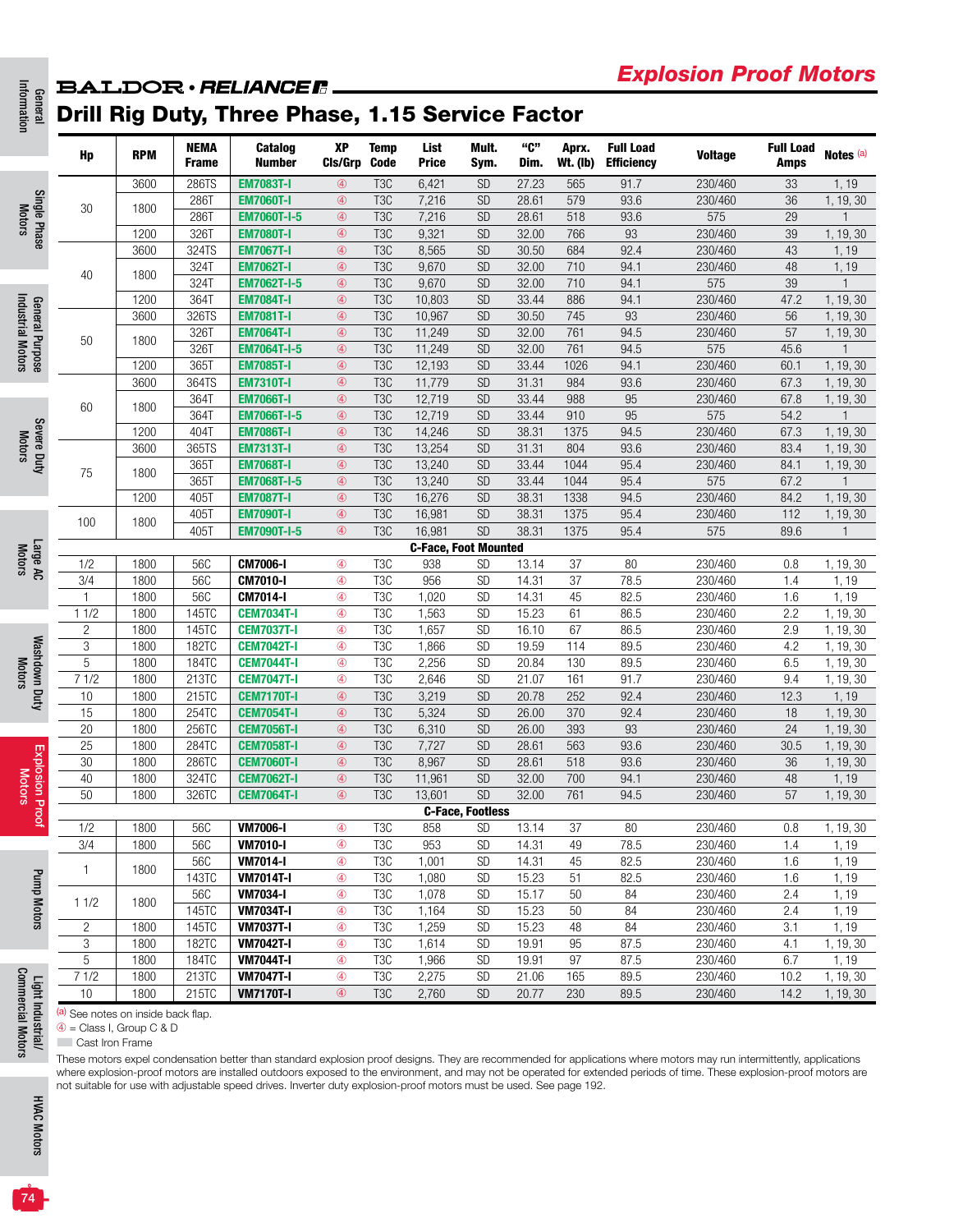## Drill Rig Duty, Single Phase, C-Face, 1.15 Service Factor, Foot Mounted



### 1/3 thru 1 Hp NEMA 56C

**Applications:** Pumps, blowers, valves and other applications in petro-chemical industry needing Severe Duty, Division I, Class I, Group C & D approval.

Features: Corrosion resistant finish, breather drain, labyrinth seal on output shaft. UL approved conduit box, 1.15 service factor, UL and CSA approved for Division 1, Class I, Group C & D.

|     |            |                             | $\leftarrow$             |                |                     |                      |               |             |                          |                                       |                |                          |                      | urpose<br>⋝<br>은<br>General |
|-----|------------|-----------------------------|--------------------------|----------------|---------------------|----------------------|---------------|-------------|--------------------------|---------------------------------------|----------------|--------------------------|----------------------|-----------------------------|
| Hp  | <b>RPM</b> | <b>NEMA</b><br><b>Frame</b> | Catalog<br><b>Number</b> | ХP<br>Cls/Grp  | <b>Temp</b><br>Code | List<br><b>Price</b> | Mult.<br>Sym. | "ር"<br>Dim. | Aprx.<br><b>Wt. (Ib)</b> | <b>Full Load</b><br><b>Efficiency</b> | <b>Voltage</b> | <b>Full Load</b><br>Amps | Notes <sup>(a)</sup> | lnda                        |
| 1/3 | 1800       | 56C                         | <b>CL5001-I</b>          | $^{\circledR}$ | T <sub>3</sub> C    | 911                  |               | 14.31       | 47                       | 55                                    | 115/208-230    | 3.3                      |                      |                             |
| 1/2 | 1800       | 56C                         | <b>CL5004-I</b>          | $^{\circledR}$ | T3C                 | 912                  |               | 14.31       | 53                       | 64                                    | 115/208-230    | 4                        |                      | ≥<br>ā<br>ၑၟ                |
| 3/4 | 1800       | 56C                         | <b>CL5007-I</b>          | $\circledA$    | T3C                 | 974                  |               | 15.17       | 53                       | 68                                    | 115/208-230    | 5.3                      |                      | Moto<br>$\bullet$<br>ā      |
|     | 1800       | 56C                         | <b>CL5023-I</b>          | $^{\circledR}$ | T3C                 | 1,049                |               | 16.05       | 66                       | 68                                    | 115/230        | 6                        | 30                   | ><br>မီ                     |

(a) See notes on inside back flap.

➃ = Class I, Group C & D

These motors expel condensation better than standard explosion proof designs. They are recommended for applications such as fuel transfer terminals and fuel truck loading facilities where motors may run intermittently, applications where explosion-proof motors are installed outdoors exposed to the environment, and may not be operated for extended periods of time. These explosion-proof motors are not suitable for use with adjustable speed drives. Inverter duty explosion-proof motors must be used. See page 192.

### Drill Rig Duty, Drill Fig Duty, 3 thru 10 Hp 182JP thru 184JP



Applications: On and off shore drill rig service, bulk fuel terminals, and transfer stations. For use in high humidity hazardous-duty applications driving pumps, compressors, blowers, fans, and many other loads that require 1.15 service factor explosion-proof motors. Designed with features for use in the petroleum industry. Includes Class I, Group C & D approval for use in areas where hydrogen sulfide is present.

**Features:** Labyrinth-type recessed shaft slinger for increased bearing protection Explosion-proof breather/drain to prevent build up of condensation. 55°C ambient, Class F insulation. Corrosion resistant finish with two part epoxy coating. UL and CSA approved for Division 1, Class I, Group C & D. 1.15 service factor (EJPM71170T-I has 1.0 S.F.). Super-E® motors have NEMA Premium® efficiency and 3 year warranty.

| Hp  | <b>RPM</b> | NEMA<br>Frame | <b>Catalog</b><br><b>Number</b> | <b>XP</b><br>Cis/Grp | Temp<br><b>Code</b> | List<br><b>Price</b> | Mult.<br>Svm. | "C"<br>Dim. | Aprx.<br>Wt. (lb) | <b>Full Load</b><br><b>Efficiency</b> | <b>Voltage</b> | Full<br>Load<br>Amps | Notes (a) |
|-----|------------|---------------|---------------------------------|----------------------|---------------------|----------------------|---------------|-------------|-------------------|---------------------------------------|----------------|----------------------|-----------|
| ັ   | 1800       | 182JP         | <b>EJPM7142T-I</b>              | 4                    | T <sub>3</sub> C    | 2.112                |               | 22.09       | 136               | 89.5                                  | 230/460        | 4.1                  | .19.30    |
| ັ   | 1800       | 184JP         | <b>EJPM7144T-I</b>              | 4                    | T <sub>3</sub> C    | 2.472                | د)            | 22.09       | 153               | 89.5                                  | 230/460        | 6                    | .19.30    |
| 1/2 | 1800       | 213TCZ        | <b>EJPM71147T-I</b>             | 4                    | T3C                 | 2.804                | د1            | 25.65       | 225               | 91.7                                  | 230/460        | 9.5                  | . 19. 97  |
| 10  | 1800       | 215TCZ        | <b>EJPM71170T-I</b>             | 4                    | T3C                 | 3.473                | د)            | 25.65       | 252               | 92.4                                  | 230/460        | 12.3                 | 19.97     |

(a) See notes on inside back flap. **Cast Iron Frame** 

These motors expel condensation better than standard explosion proof designs. They are recommended for applications such as fuel transfer terminals and fuel truck loading facilities where motors may run intermittently, applications where explosion-proof motors are installed outdoors exposed to the environment, and may not be operated for extended periods of time. These explosion-proof motors are not suitable for use with adjustable speed drives. Inverter duty explosion-proof motors must be used. See page 192.

Single Phase Single Phase<br>Motors

 $\circled{4}$  = Class I, Group C & D